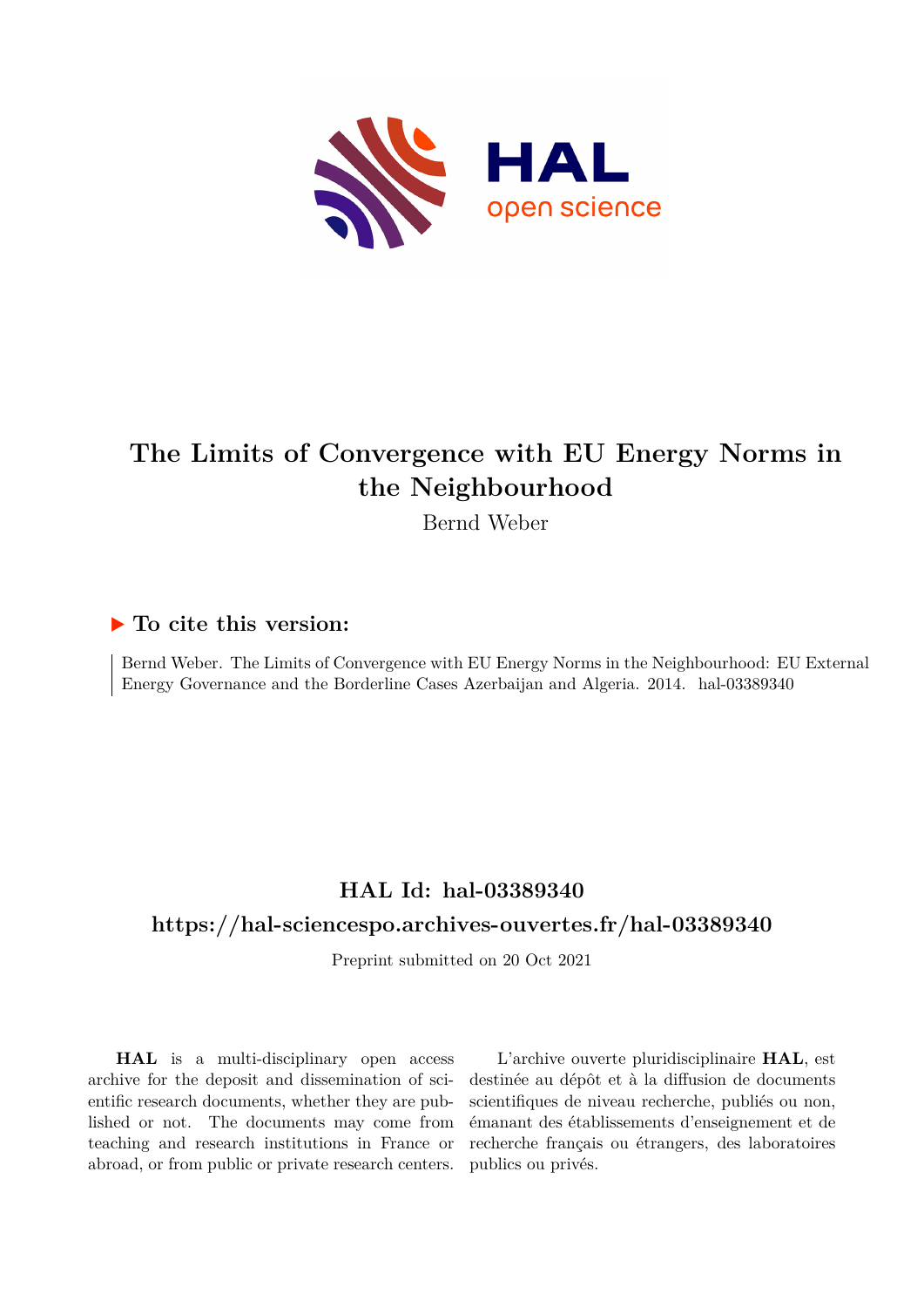### OXPO - *Oxford Sciences Po Research Group* - http://oxpo.politics.ox.ac.uk



# OXPO Working Paper

# The Limits of Convergence with EU Energy Norms in the Neighbourhood.

EU External Energy Governance and the Borderline Cases Azerbaijan and Algeria.

**Bernd Weber,** Visiting OXPO Doctoral Student 2013-2014 from Sciences Po Paris (CERI) at the Department of Politics and International Relations at the University of Oxford

*Work in progress: Please do note cite without the author's permission*

#### **Abstract**

The export of EU norms to regulate gas markets and transnational infrastructure has become the *leitmotif* of EU external energy policy in the neighbourhood. This paper compares two borderline cases for EU external energy governance in this regard. It accounts for a varying degree of convergence with EU norms as the result of an unstable, open, and conflictual process. The analytical framework broadens the scope of existing studies on the export of EU norms beyond its borders by factoring in geopolitical and market-based constraints and influences, which often outweigh EU coercion. It is argued that EU external energy governance is more effective, in terms of sustainable convergence, if it is "decentred".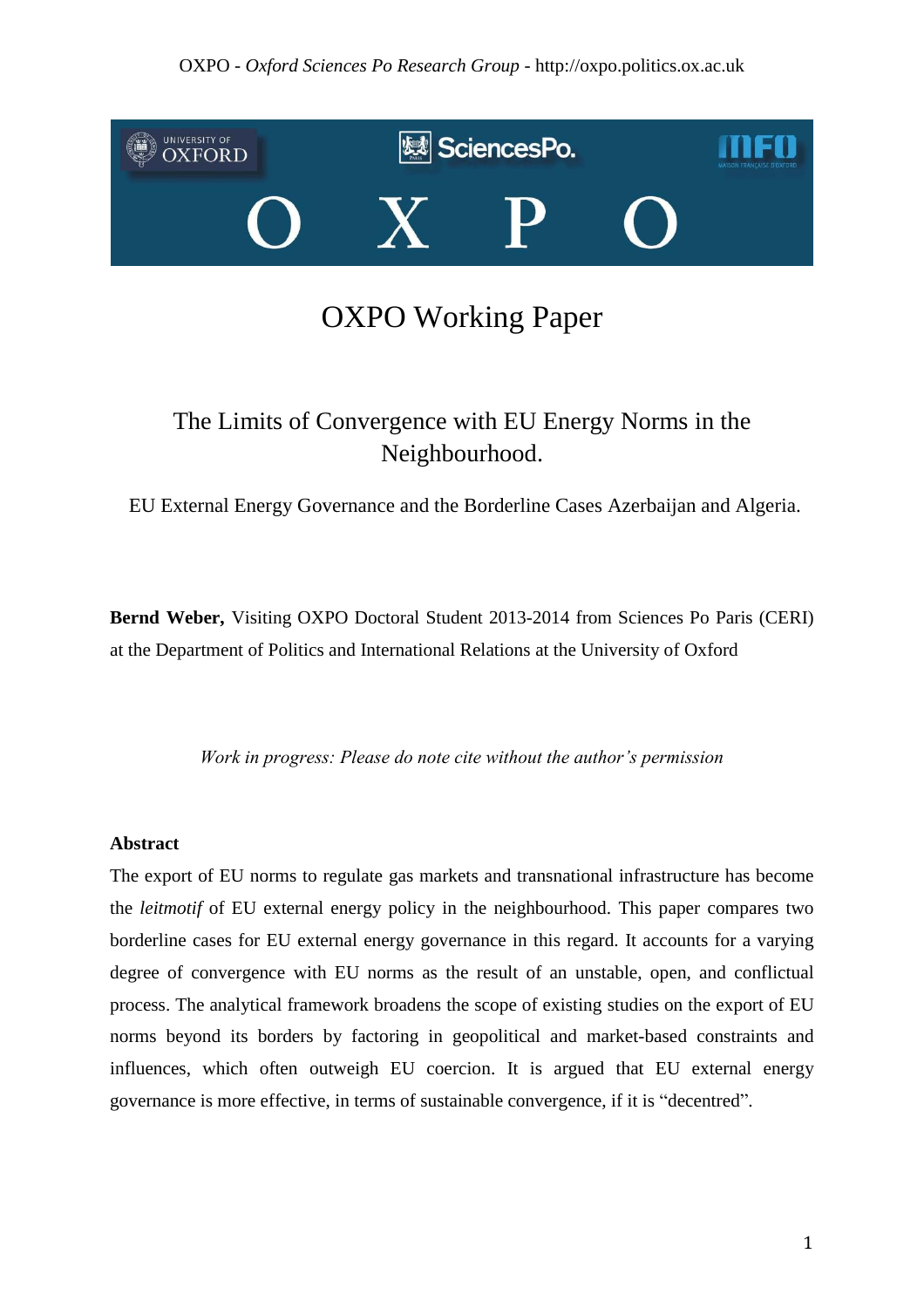#### **Introduction**

"Safety and Security lie in variety and variety alone." (Müller-Kraenner, 2008, 19) After 80 years, Churchill's principle that energy security requires diversification is still applicable and holds particularly true with regard to Europe's gas supply security.

EU energy security is confronted with major intertwined challenges, which are a growing European demand and regional competition for finite fossil fuel resources, the depletion of gas and oil reserves within Europe in the mid-term, the combat against climate change, and the need to guarantee affordable and competitive energy prices. The combination of the underlying political, economic and environmental constraints increases the importance of gas supplies from and through the EU's neighbourhood.<sup>1</sup> At the same time, enduring political uncertainties with regard to the future of Russo-Ukrainian relations and repeated gas conflicts between Europe's main supplier and the major transit state have revealed the vulnerability of EU gas supply security. Taken together, this underscores the need for more gas import diversification and an effective EU external energy policy in the neighbourhood.

The EU's strategy to guarantee its energy security in its "near abroad" and reduce risks along the supply chain is twofold. Firstly, the EU seeks to integrate neighbouring countries into a pan-European market for gas, based on convergence with EU key norms, rules and standards (EC, 2011, 6). In this context, the EU has multiplied its bilateral and multilateral instruments to export EU energy norms, in order to liberalise and modernise the energy sectors of its neighbours. The unbundling of gas sectors, i.e. the separation of network operation from production and supply activities, is the linchpin of the EU-envisioned market restructuring. Drawing upon this, EU norms are supposed to stimulate competition and investment of energy companies and depoliticize the energy supply chain, thereby contributing to EU

<sup>&</sup>lt;sup>1</sup> The EU's import dependence on gas is supposed to increase to more than 80% by 2035 (IEA, 2013). Neighbouring suppliers will remain crucial for EU gas supply security despite a growing availability of Liquefied Natural Gas (LNG) from remote suppliers. While imports of LNG from unconventional gas production in North America hold the potential to mitigate the EU's dependence on gas supplies from its vicinity, more lucrative spot markets in Asia and pending decisions on export licences cast doubts on the viability of this option (Ratner *et al.*, 2013).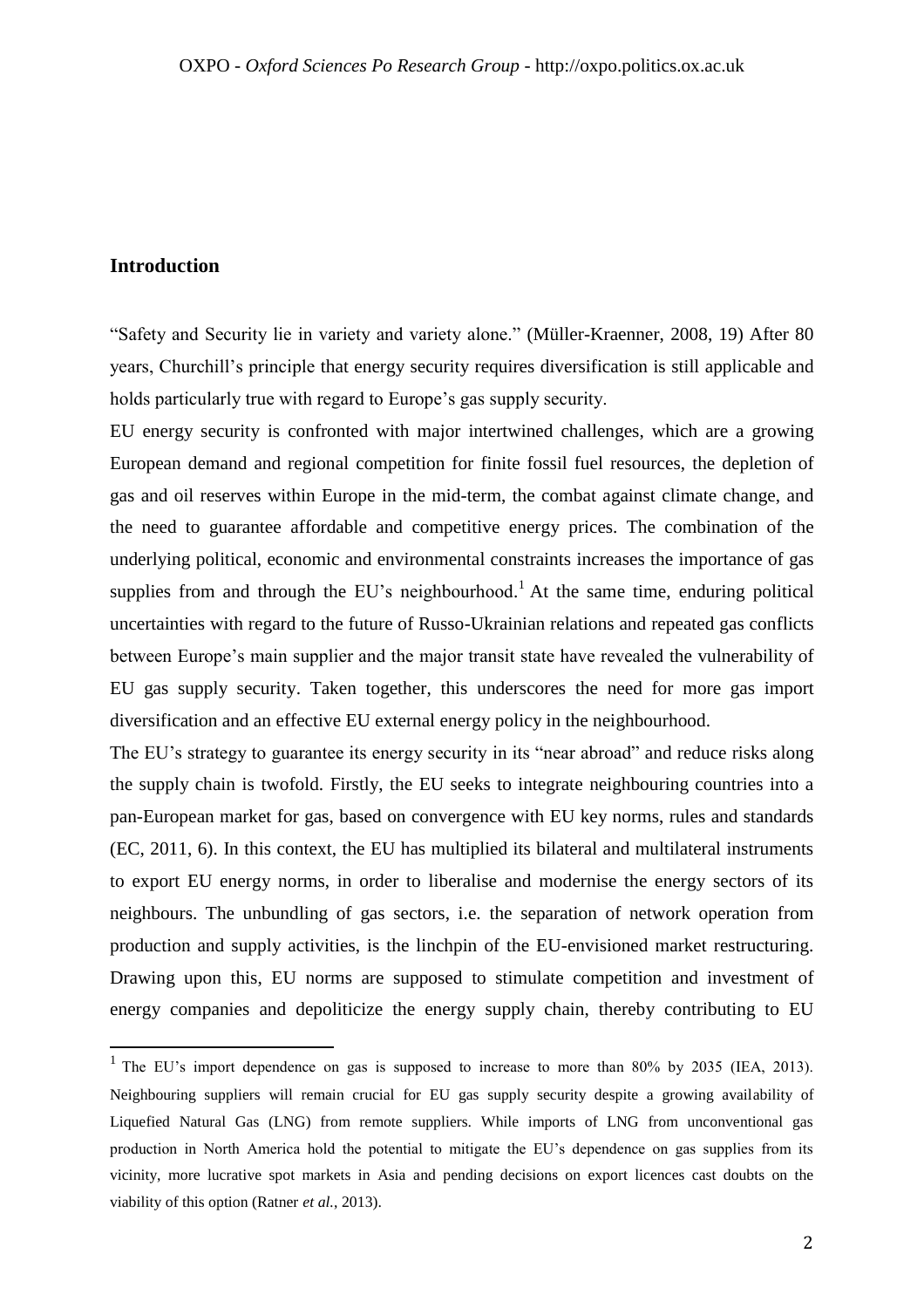#### supply security (EC, 2008).

The second pillar of the EU's external energy policy in the neighbourhood is the diversification of gas imports and supply routes by strategic projects of "Common European interest", in order to reduce European vulnerability, especially vis-à-vis its major, yet presumably unreliable supplier and transit state (EP, 2009). The EU's strategy goes beyond the rationale of sheer physical diversification in this point. Indeed, the EU seeks to prescribe supplies, volumes and routes and endow import corridors with a common liberal regulatory transit framework along the whole pipeline corridor, based on EU norms such Third Party Access (TPA), market tariff pricing and investment protection (Weber, 2014a).

The underlying *leitmotif* of EU external energy policy in the neighbourhood can be subsumed under the term of "external energy governance", defined as the normative process of exporting energy related, EU-centred norms to third countries by different institutionalized arrangements. Following its diffusionary logic, one can distinguish between two concentric circles of external energy governance that have evolved during the last decade (Padgett, 2011). Both share the same normative "regulatory core": The EU hard law embodied in the *acquis communautaire,* on which the internal market for gas is grounded and which the EU attempts to project beyond its borders in form of legally binding, precise, and enforceable arrangements (Abbott *et al*., 2000). The "inner circle" is made up by the Energy Community, which extends the entire energy *acquis* to third countries. Initially conceived for candidate countries, the Energy Community has also attracted the three neighbouring countries Ukraine, Moldova and Georgia, which have only a vague membership perspective at best. Based on a multilateral treaty, accession involves the far-reaching adoption of binding and precise EU hard norms, which prescribe the governance of domestic markets and a transit regime for transnational infrastructure connecting to the EU. Norm adoption and implementation is monitored, and can be enforced by centralised institutions (Padgett, 2012). Most neighbouring countries maintain, however, less institutionalised energy relations with the EU, which are based on a differentiated, multi-layered system of bilateral and multilateral agreements. External energy governance in this "outer circle" provides for a more selective approximation with EU norms to regulate parts and specific aspects of the supply chain and separate transnational infrastructure projects. The EU has managed to engage all key transit countries in the Eastern neighbourhood into the inner ring of external energy governance and to export key energy norms to major Southern transit countries within the outer ring (Escribano, 2010). Instead of focussing on cases, which patently display the success of EU external energy governance in terms of norm export (Padgett, 2012; Renner, 2009; Dimitrova and Dragneva,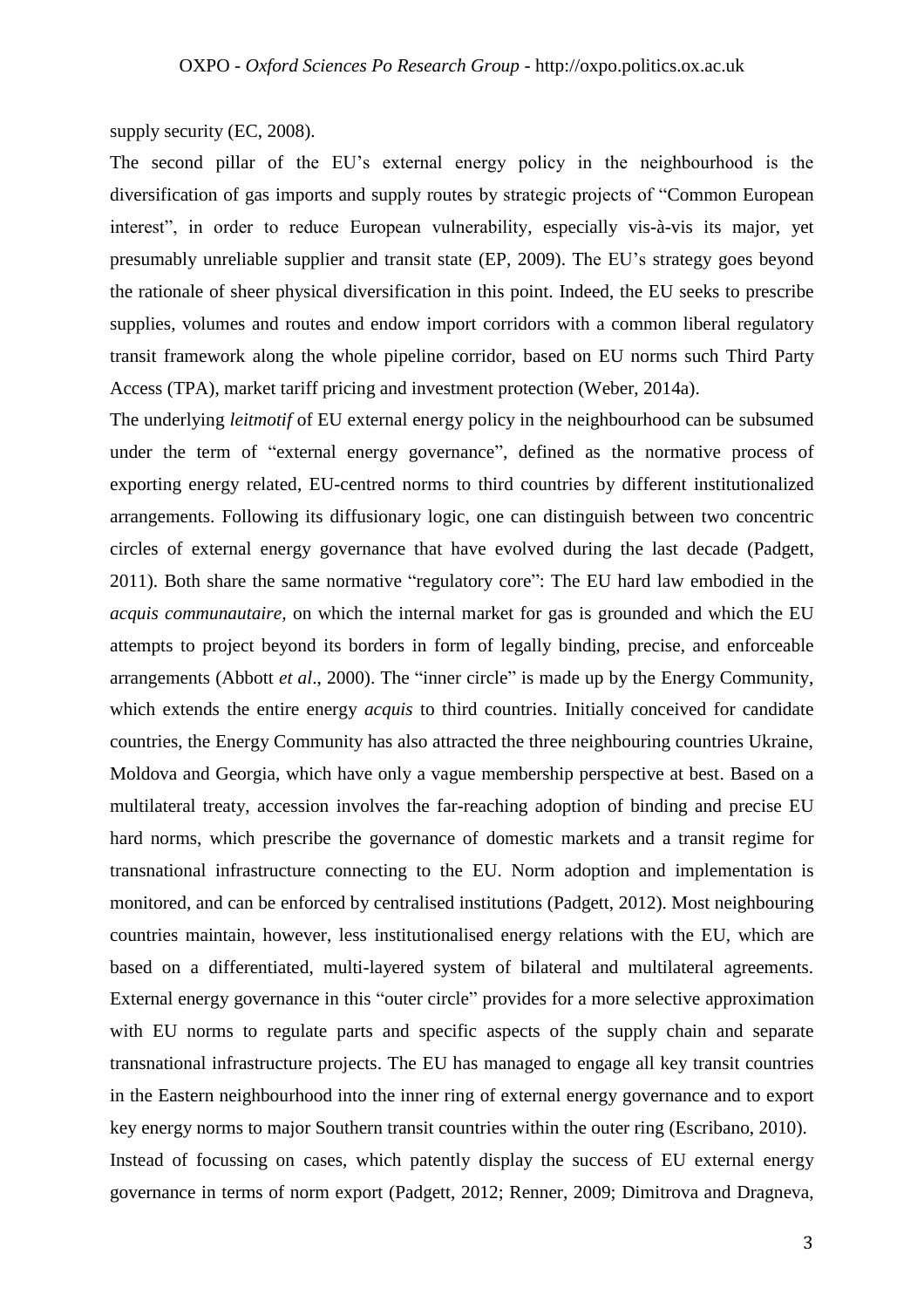2009), I examine two cases within the outer circle, in which an successful export of EU energy norms is not likely: the suppliers Azerbaijan and Algeria. Unlike with transit countries, the EU's vital interest in accessing their resources to limit its vulnerability towards Russia and the Eastern Corridor as well as regional competition for their supplies, put the Union at the end of the energy interdependence equation. Furthermore, suppliers have less interest in adopting liberal EU norms, since this affects the dominant role of their state-owned energy companies and loosens the state's control on an economically and politically crucial sector (Perović, 2009). The major question that arises in this context is, whether and how can the EU export its energy norms to gas suppliers in the neighbourhood, which are the "borderline cases" of EU external energy governance?

The objective of this paper is to account for the variance of convergence with EU energy norms over time and across both countries and to thereby contribute to the wider literature on EU norm export in the neighbourhood. By analysing three distinct periods (from 2000 till 2005, from 2006 till 2010, and from 2011 till 2013), characterised by specific economic and political constraints, I seek to shed light on the limits and achievements of EU external energy governance under changing conditions. In the first section, I discuss how to grasp the outcomes of EU external energy governance and argue that a more nuanced concept of convergence is needed, instead of a misleading focus on a "1:1 transfer" of the *acquis*. Based on a critical discussion of major accounts put forward by the literature on Europeanisation and External Governance, the second section explores the role of geopolitical and market-based factors in explaining convergence. Subsequently, the third section analyses the involvement of local public and private actors and the status of neighbouring countries in energy cooperation with the EU in order to explain sustainability of convergence with EU norms. The conclusion summarizes three major findings.

#### **I. What kind of convergence with EU energy norms and how to grasp it?**

As in other policy fields, the overarching goal of the EU's external energy governance, is a far-reaching and preferably legally binding export of EU norms (Lavenex, 2011). Ideal typical, neighbours are supposed to firstly select hard EU norms in form of precise rules, directives, laws, and standards, subsequently commit themselves to them formally on the bilateral or multilateral level, before they adopt them without major modification as domestic legislation (Langbein and Wolczuk, 2011). The normative end-point of this EU-prescribed process is the extension of the regulatory scope of specific and binding EU norms to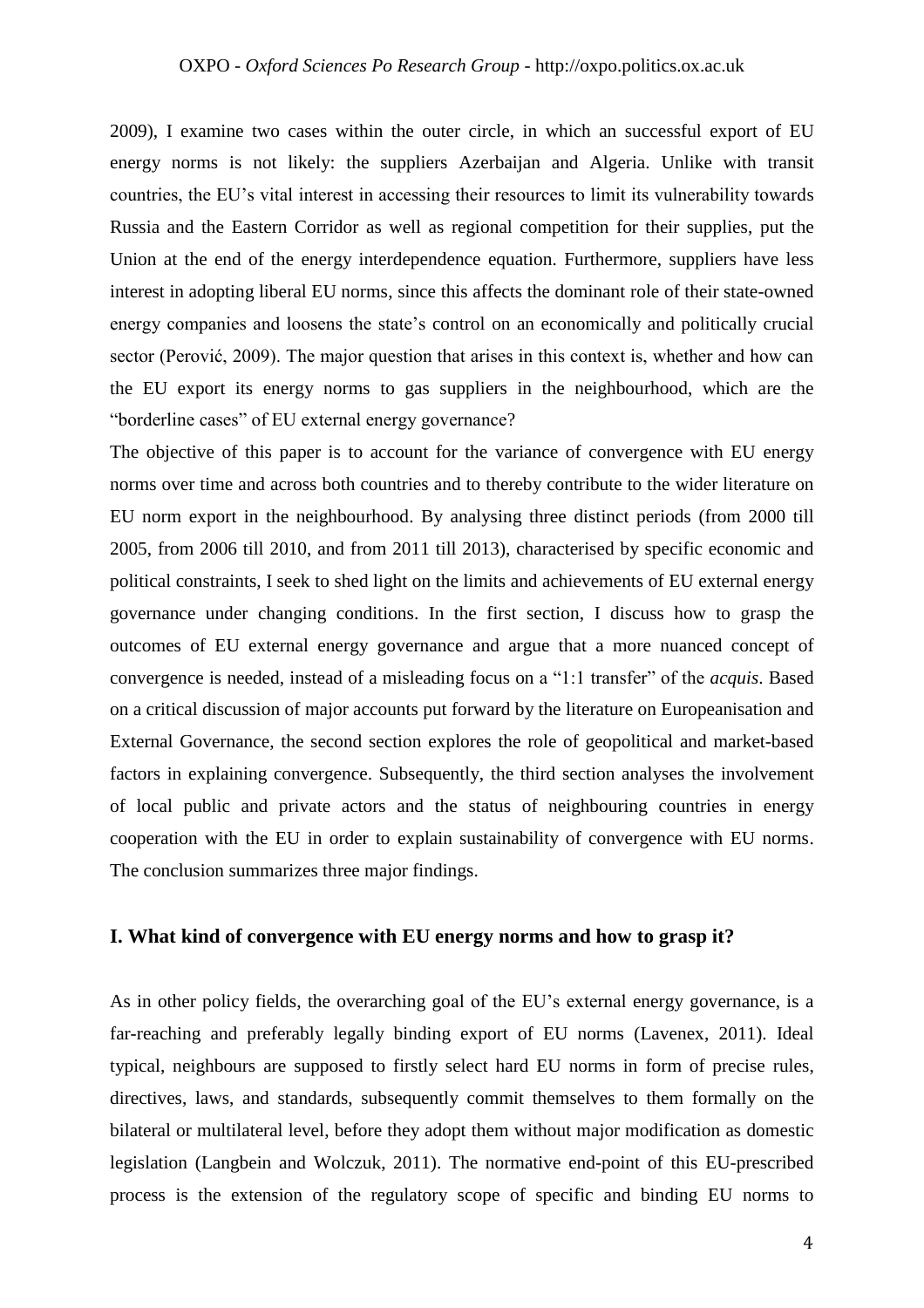neighbouring countries, which is supposed to substantially limit the latter's room of manoeuvre and thereby contribute to EU security (Scott, 2011). With regard to Azerbaijan and Algeria, however, EU external energy governance does not result in such a clear-cut extension of legally binding, precise and enforceable EU hard norms.

*The outcomes of external energy governance in Azerbaijan and Algeria*

Contrary to some neighbours, who committed themselves to the Directive 2003/55/EC on unbundling and the Regulation 1775/2005 on  $TPA<sup>2</sup>$  per binding treaty and transposed these rules into national law, Azerbaijan and Algeria have not formally adopted EU energy hard law. Yet, the absence of a "1:1 transfer" of the binding, precise and enforceable EU *acquis*, does not mean that EU external energy governance towards both suppliers has not led to any notable outcomes reflecting EU key norms. However, these outcomes are "softer", as selected and adopted norms are less "legalised", i.e. legally binding, precise and enforceable than EU hard law (Abbott *et al.*, 2000).

In the second half of the 2000s Azerbaijan subscribed to adopting the Directive 2003/55/EC and Regulation 1775/2005 in a non-binding Memorandum of Understanding (2006), prepared four draft laws for national transposition and supported an Intergouvernmental Agreement (IGA) regarding the pipeline project Nabucco  $(2009)^3$ , which provides for partial TPA of Azeri deliveries. Furthermore, the country adopted EU standards for metering and billing and a law to create an independent tariff council as a first step towards "minimal unbundling" in the early 2000s, while a later adopted IGA between Azerbaijan and Turkey (2012) reflects provisions of the Nabucco IGA on investment protection and tariff pricing. Algeria adopted far-reaching law reforms to establish an independent energy regulator and a new investment

 $\overline{a}$ 

 $2$  Generally, unbundling aims at ending the exclusive control of major energy producers over transmission networks, which is hindering market access of competitors. Three different models have emerged in the light of member state resistance. "Ownership unbundling" as the most far-reaching and EU-preferred option implies the full separation of generation and transmission activities. If companies control both parts of the supply chain, they have to sell some parts of their assets. The second option foresees that in this case companies would not have to sell their network assets but transfer its management to an Independent System Operator (ISO), in charge of commercial and investment decisions. The third, "minimal unbundling" option enables dominant companies to retain their network assets under mere supervision of an Independent Transmission Operator (ITO) (Escribano, 2010, 214). Third Party Access (TPA) is an extension of the unbundling principle to transnational infrastructure.

<sup>&</sup>lt;sup>3</sup> The Nabucco pipeline has been the EU's flagship pipeline project within the Southern Gas Corridor to deliver gas from Caspian and Central Asian producers to Europe. Its route, runs along the most vulnerable "South Eastern Achilles' heel" of European gas supply security, through the Balkans up to Austria (Weber, 2014b).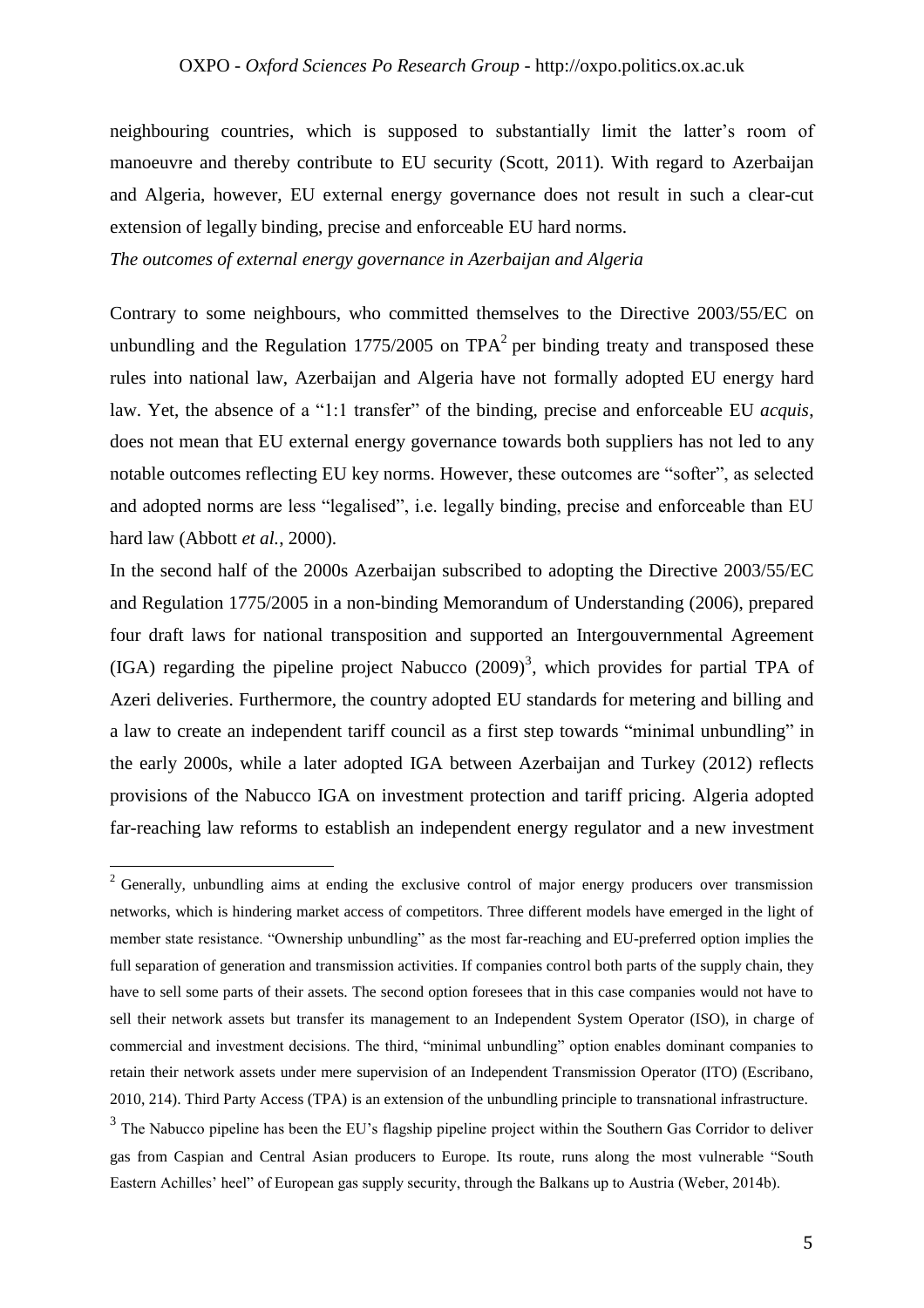regime in 2005, without explicitly referring to the EU energy *acquis*, but borrowing major contents and underlying principles from it. However, in a move towards re-nationalisation of the Algerian energy sector, most of these laws were revised just one year later, while Azerbaijan neither adopted the provisions of the memorandum, nor the IGA on Nabucco. Nonetheless, compared to the case of Russia, where EU external energy governance patently failed to influence energy regulations (Barbé *et al.,* 2009; Yafimava, 2011), outcomes in Azerbaijan and Algeria do reflect EU energy norms to a limited and varying extent.

#### *Grasping the degree and sustainability of convergence with EU energy norms*

The evaluation of EU external policy in terms of norm export has become a central concern in literature. As the European Neighbourhood Policy (ENP) itself, a multitude of studies is still biased by the experience of the enlargement of candidate countries in the 2000s, when the EU was able to export the entire *acquis communautaire* to candidate countries through a "1:1 transfer" (e.g. Mahncke and Gstöhl, 2008; Schimmelfennig *et al.,* 2006). Many authors evaluate the effectiveness of neighbourhood policies by relying on a binary dependent variable that is, the adoption or rejection of an unmodified *acquis* (e.g. Schimmelfennig *et al.,* 2006; Schimmelfennig and Scholtz, 2008; Kratochvil and Lippert, 2008). However, taking the far-reaching, legally binding, precise and enforceable outcomes of the norm transfer during the enlargement process as baseline for the evaluation of neighbourhood policies is misleading, since the EU foreign policy faces a very different and far less promising environment in the neighbourhood than in most candidate countries (Weber, 2012). Firstly, the bargaining power of the EU is much smaller *vis-à-vis* the Eastern and Southern neighbours, since the EU's main incentive of a credible membership perspective is not at offer (Sasse, 2005). This makes a coercive transfer of the *acquis* less likely. Secondly, the weaker identification of elites with the Union and the lower legitimacy of its constitutive norms result in very different resonance structures for EU policies, rendering voluntary adoption less likely (Bafoil and Weber, 2014). Hence, the EU cannot impose and rely on its pre-defined hard norms to the same degree, as it was the case during accession negotiations under the exceptional circumstances of enlargement. This is why empirically and conceptually it is hardly accurate to speak of "norm transfer" in the context of EU neighbourhood policies (Barbé *et al.,* 2009). Indeed, a comparison with the successful norm transfer during enlargement must fall short, since it establishes too ambitious criteria and expectations for the evaluation of EU norm export in the neighbourhood. Consequently, such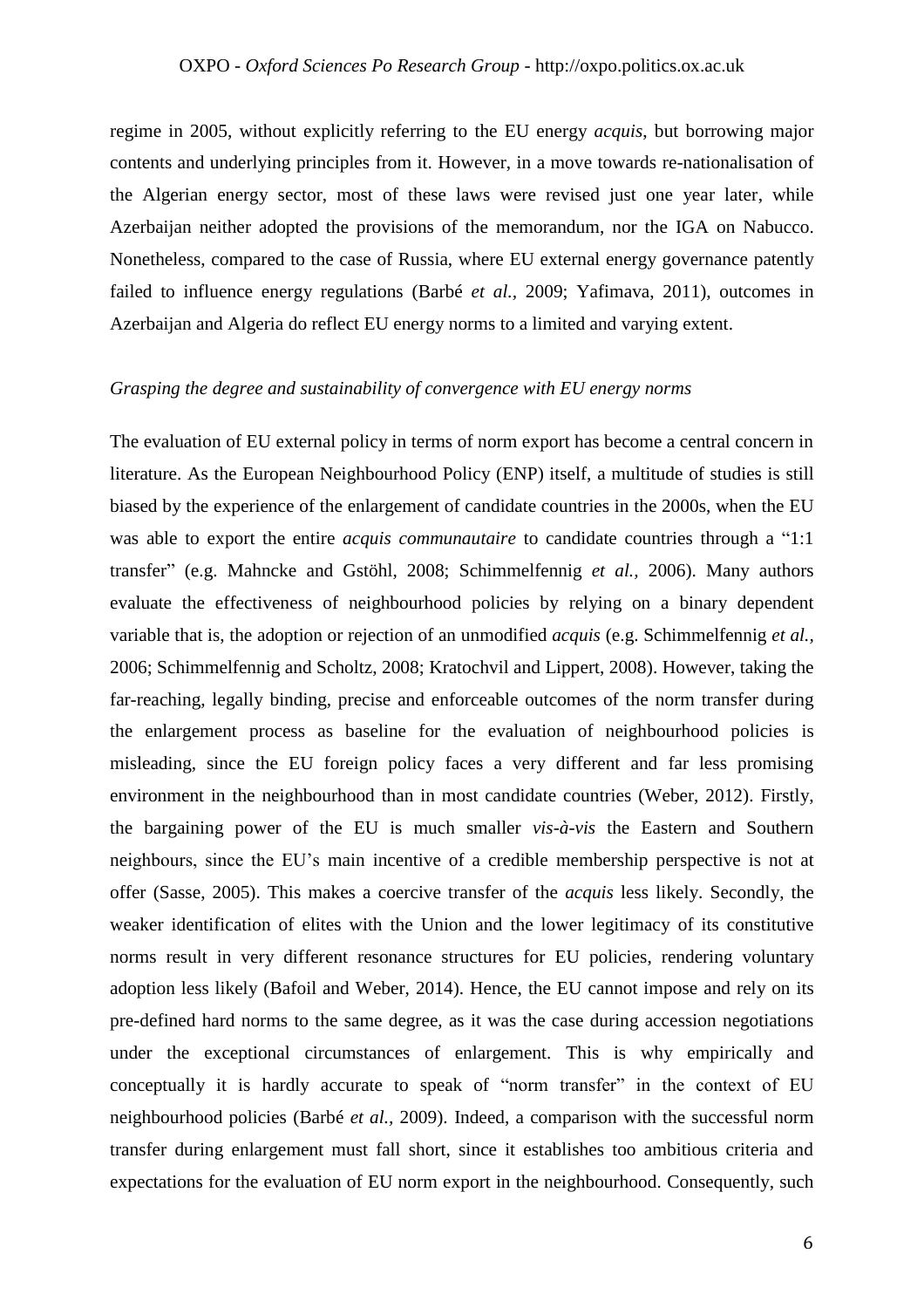a comparison tends to lead to a negative judgment or even to the negation of any tangible results.

However, EU norm export in the neighbourhood is not a "all-or-nothing process" as different degrees of export are possible, which involve the diffusion of some policy contents and features without "copying" EU norms *sensu stricto* (Dolowitz and March, 2000, 13). In order to grasp this conceptually underexposed "grey zone" between a normative "1:1 transfer" and no norm export at all, one can rely on the concept of "policy convergence". The notion focuses on the "[...] similarity between one or more characteristics of a certain policy [...]" (Knill, 2005, 768). While taking EU promoted hard norms as point of departure, the concept moves the analytical focus to the actual outcomes of external energy governance. The comparison between both enables students to evaluate the "degree of convergence", i.e. to which extent outcomes in third countries reflect specific contents, principles, and institutional features of EU energy norms. With regard to the temporality of convergence, one can identify three stages, which are "selection", "adoption" and "implementation" (Lavenex and Schimmelfennig, 2009, 801). Selection refers to the commitment, which neighbouring actors undertake with regard to EU norms by bilateral and multilateral agreements or unilateral decisions. Adoption relates to the actual transposition of convergence into national legislative acts and policies by domestic actors. Both stages raise the question of the "sustainability" of convergence on the level of outcomes*.* Convergence with EU norms is considered to be sustainable if selected contents, principles and features translate into legislative action and continue to persist over time. If convergence in agreements stops short of, or is cut back and overthrown once it has reached the stage of adoption, it proofs to be unsustainable. As the final stage of implementation involves a multitude of actors and variables on the national and subnational level of third countries (Blum and Schubert, 2009), it is considered as separate question of convergence beyond the scope of this paper.

## **II. Convergence and the limits of EU bargaining power: Factoring in markets and geopolitics**

The export of EU's norms to regulate markets and infrastructures collides with major interests of both energy suppliers. First and foremost, suppliers are interested in securing demand at the highest possible price (Perović, 2009, 36). Furthermore, the energy sectors of both countries are characterised by a high level of state control along the supply chain and limited competition, which are at the heart of an intransparent system of energy rent distribution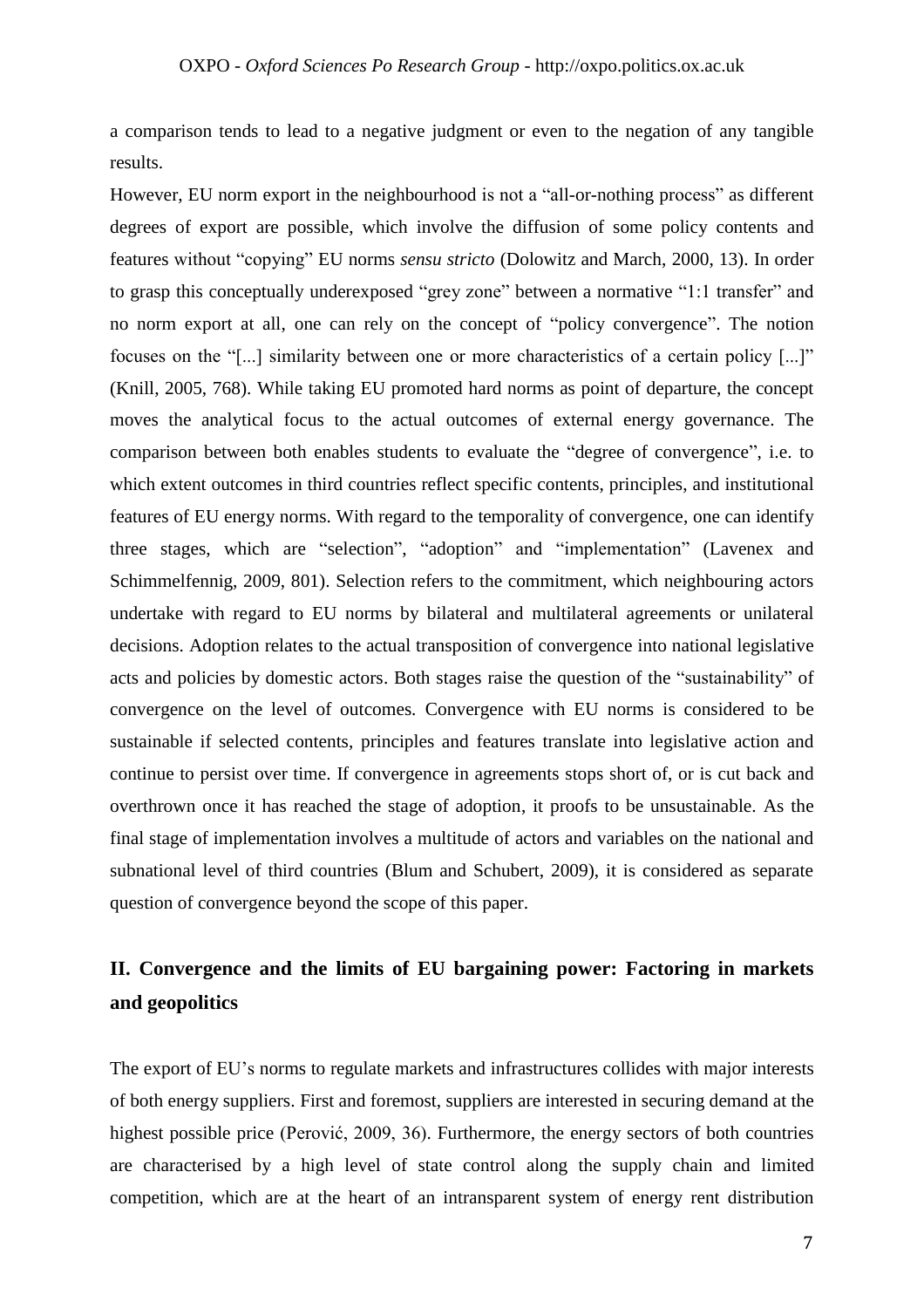(Overland *et al.*, 2010; Aissaoui, 2001). EU external energy governance on the other side, promotes a comprehensive reform agenda geared towards liberalisation based on three principles: a narrowly defined role of the state as regulator, investment protection and nondiscriminatory access and competition along the supply chain. The underlying assumption is that functioning, de-politicised markets are the key to secure uninterrupted and sufficient supplies at the lowest possible price for European consumers (CIEP, 2004). As unbundling, TPA and market pricing aim to benefit EU consumers but negatively affect political elites and national oil and gas companies (NOC) in neighbouring supplier countries, one wonders how convergence with EU energy norms took place despite this mismatch.

#### *The limits of EU bargaining power and the role of markets and geopolitics*

A major explanation put forward by the literature on Europeanisation and External Governance in order to account for the success or failure of EU norm export is the "power based explanation" (Lavenex and Schimmelfennig, 2009). Grounded in rational institutionalism and derived from the underlying theoretical assumptions of the "logic of consequence" (March and Olsen, 1989), it stipulates that an asymmetrical power in its favour, allows the EU to coerce neighbouring countries to select and adopt its norms (e.g. Barbé *et al.*, 2009; Schimmelfennig, 2012).

According to the logic of consequence, actors choose strategically between available options based on the evaluation of the consequences of their decisions. From this perspective, the degree of convergence with or rejection of EU norms is the result of rational neighbouring actors maximising their net benefits in their relations with the EU. The Union can alter cost/benefit calculations of neighbouring actor by offering credible and tangible incentives (Schimmelfennig and Sedelmeier, 2005).

Yet, unlike with other neighbouring countries, the EU does not hold a superior bargaining power towards both energy-rich suppliers, who find themselves in strong bargaining position. First and foremost, the Union depends to a growing extent on crucial natural gas deliveries from both countries. Azerbaijan and Algeria, however, might reduce the dominant role of the EU in their export portfolio, by delivering more gas to alternative consumers via pipeline or LNG. Furthermore, the major incentive at offer to engage neighbours in a process towards far-reaching convergence, the incremental access to the internal market, is of minor interest for both suppliers. Hydrocarbons make up for more than 90 and 98 per cent respectively of the exports of Azerbaijan and Algeria (EIA, 2013a, 2013b) and do not face significant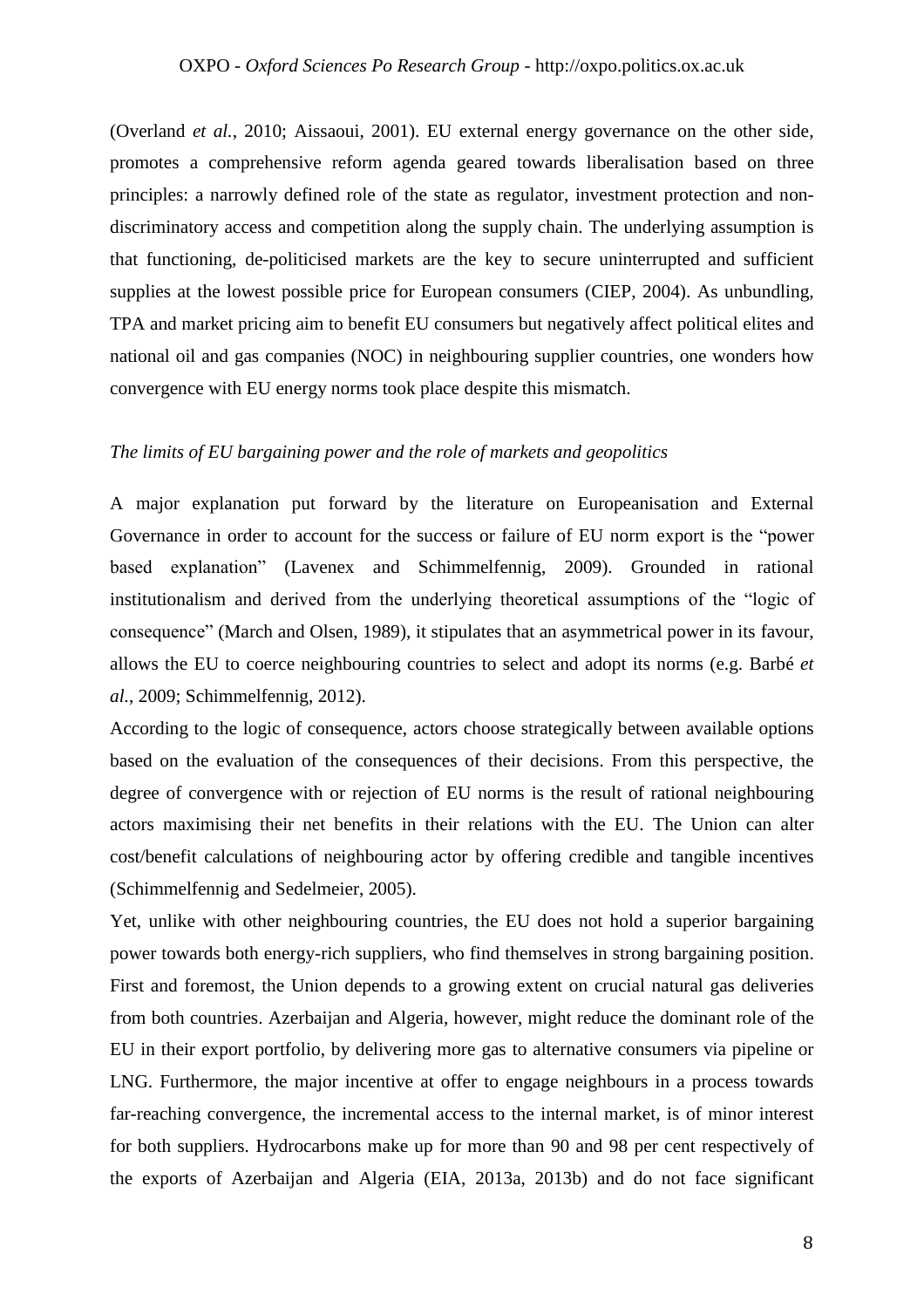obstacles or tariffs when being delivered to the EU. Additionally, their powerful NOCs SOCAR and SONTRACH can already access, operate and invest in the liberalised European energy market. Hence, deprived of major incentives, one expects EU external energy governance to achieve no or only a very minor degree of convergence.

However, cost/benefit calculations of neighbouring actors are more complex and have to be embedded in a broader context. Two points are to be made here. Firstly, neighbouring actors find it difficult to carry out clear-cut cost/benefit assessments with regard to the EU's external energy governance, since EU incentives, their credibility and adoption cost are often imprecise and in flux (Sasse, 2008). Hence, actors might come to an inaccurate assessment of costs and benefits, due to incomplete information and bounded rationality (Dolowitz and March, 2000). The second point relates to the analytical emphasis on EU coercion. While the "power based explanation" highlights the role of EU incentives and bargaining power vis-àvis neighbouring actors, it understates the role of other external influences that might play a crucial role in their decision-making deliberations. This seems to be particularly relevant for norm export in the field of energy, where cost/benefit assessments of actors are influenced by volatile gas markets and geopolitical constraints (Orttung *et al.*, 2009; Youngs, 2009). International and regional energy markets can favour or disfavour suppliers by increasing or decreasing their financial capacities, resources and the need for Foreign Direct Investment (FDI), which is foremost provided by international oil and gas companies (IOCs). Furthermore, markets shape the economic attractiveness of different available alternatives. Analytically, one can distinguish between "supplier markets", characterised by high prices and demand as well as supply scarcity and "consumer markets", characterised by decreasing prices, limited demand and multiplied supply alternatives. At the same time, regional geopolitics can constrain available alternatives or open up new ones, while geopolitical threats and rivalry put pressure on actors to find means to contain and counterbalance them.

Drawing upon this, it is argued that decision-making deliberations of neighbouring actors with regard to convergence with EU energy norms are less driven by EU incentives than by market-related and geopolitical constraints on the regional and international level. That is not to say that EU incentives are negligible, but to grasp EU coercion as one external influence among others, neighbouring countries as geoeconomic and geopolitical centres of their own are exposed to (Fisher Onar and Nicolaidis, 2003).

Conceptually, the notion of "norm diffusion" captures best the insight that convergence is the result of a norm export process, which is more than a unilateral coercive transfer, involving EU and neighbouring actors (Barbé *et al.*, 2009). As norm transfer, norm diffusion focuses on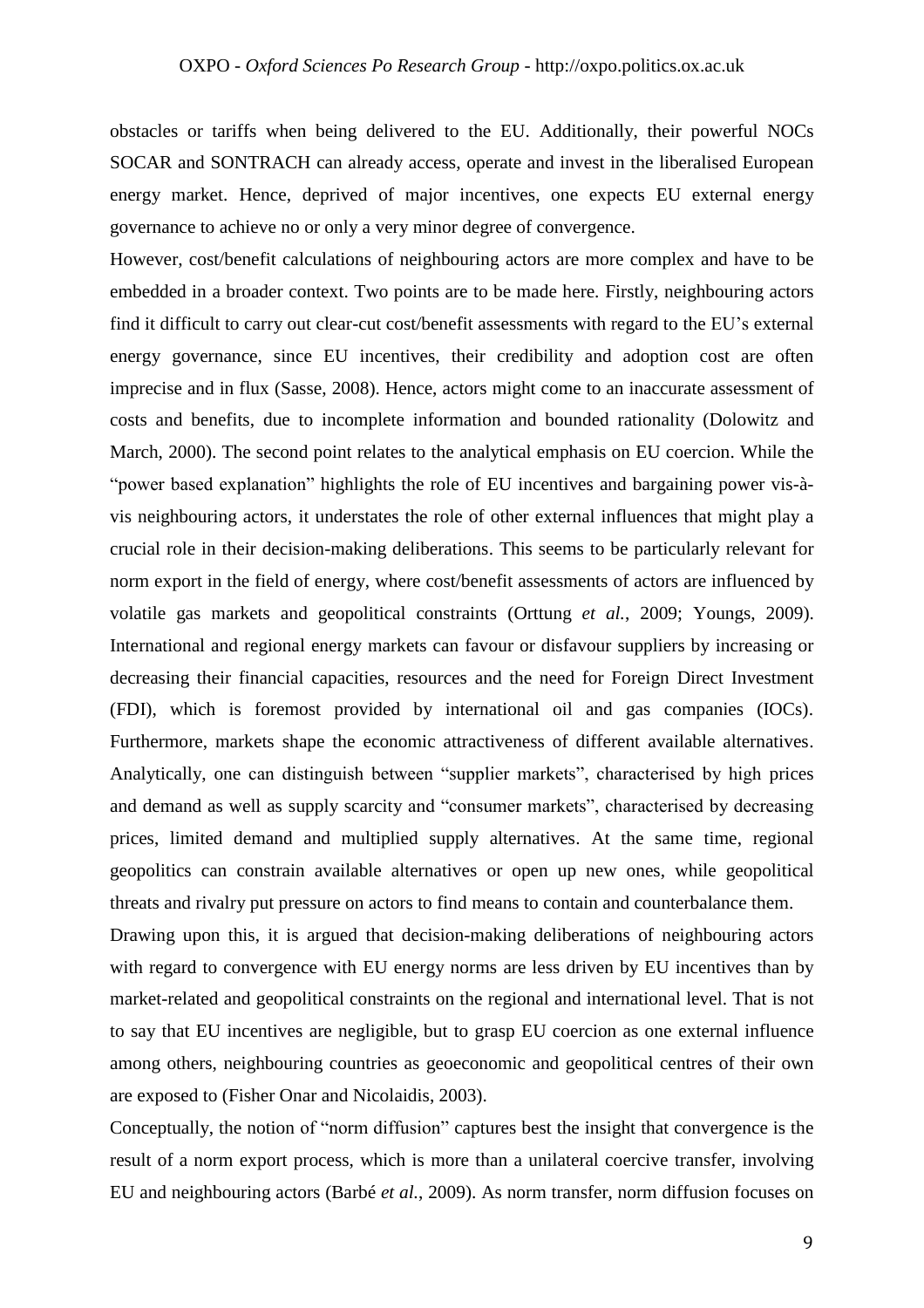#### OXPO - *Oxford Sciences Po Research Group* - http://oxpo.politics.ox.ac.uk

policy change as independent variable, e.g. in form of norm selection and adoption, but holds the advantage to consider an array of more comprehensive causal explanations beyond mere EU coercion of neighbouring actors (Börzel and Risse, 2009). Rather than overstating EU agency, it allows for factoring in economic and geopolitical externalities, which influence the diffusion of EU energy norms by manipulating cost/benefit calculations of neighbouring actors (Heinze, 2011). Market externalities and the varying need of neighbouring actors for FDI to achieve their objectives, point to the important role that energy companies play in this context. Being major, economically and financially powerful actors involved in production and transport (Orttung *et al.*, 2009), their actions can influence the diffusion of EU energy norms and further convergence, bypass, or oppose it.

#### *Accounting for convergence by factoring in markets and geopolitics*

#### Developing supplier markets

In the early 2000s supplier markets emerged, as the increase in available oil and gas production was exceeded by the growth of European and international demand, which led to a steady, yet limited, increase in European gas prices (IEA, 2013). This market situation contributed to increasing supplier revenues and rendered investment in export capacity more lucrative.

In this context, both countries pursued a strategy to improve gas distribution and increase their gas production as well as their export revenues (Bowden, 2009; Darbouche, 2011a). European destination markets presented themselves as the most profitable ones, due to limited transport costs and the highest regional prices. Furthermore, the two suppliers faced the challenge to satisfy a growing domestic demand and modernise their out-dated domestic gas distribution systems and production facilities. Despite slowly increasing export revenues, financial resources remained limited, which is why Azerbaijan and Algeria featured a need for FDI to achieve their goals. While prospects of high export revenues and the need for investment in the energy sector and transport infrastructure furthered convergence with liberal EU energy norms, trade-related EU incentives and financial support through the TACIS and MEDA programme, played only a minor role in the cost/benefit assessments of neighbouring countries (Darbouche, 2011b; Franke *et al.*, 2010).

In Azerbaijan, which was just about to emerge as a gas producer, decision-makers were largely inexperienced with regulatory questions, which increased their uncertainty regarding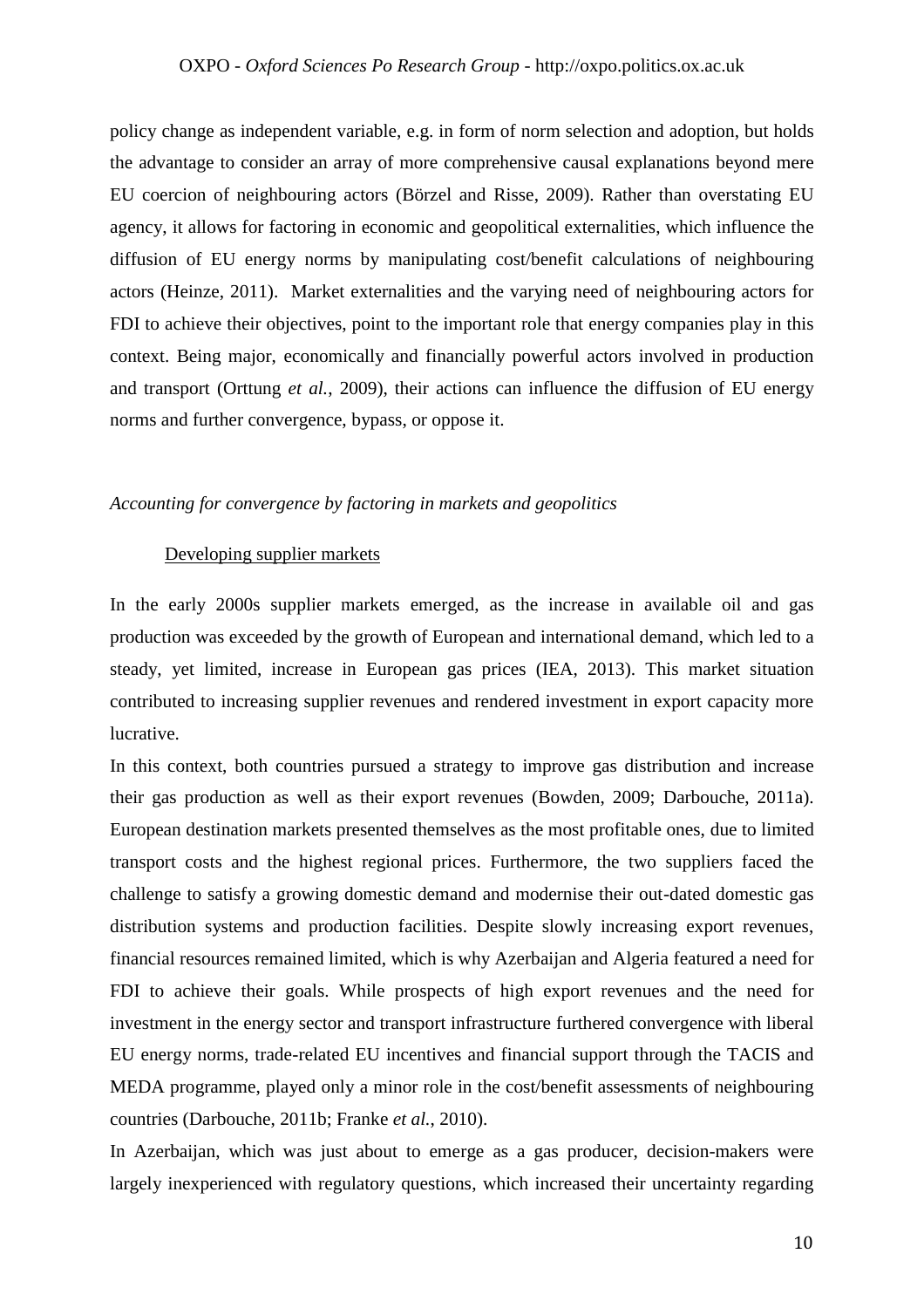the consequences of convergence with liberal EU norms (Bowden, 2009). In Algeria only a small group of powerful governmental actors under Energy Minister Khleil Chaki was in favour of far-reaching liberalisation to increase supply and revenues (Darbouche, 2008). Until 2005, Azerbaijan selected and adopted EU standards for billing and metering to improve the quality of its distribution network, increased domestic prices to limit demand growth and established an independent tariff council to further investment (Energy Charter Secretariat, 2011). Algeria established an independent energy regulator to unbundle the energy sector and adopted a hydrocarbon law, which provided for more competition and market access. While the outcomes in both countries reflect a notable degree of convergence with technical standards and EU norms on unbundling and market pricing in terms of selection and adoption, convergence was only sustainable in the case of Azerbaijan.

#### Peaking supplier markets and geopolitical pressure in the East

From 2005 to 2010 European prices for imported gas escalated and increased up to 240 per cent (IEA, 2013, 164). This strong upward trend was driven by a steadily growing gas demand, tightening output, and sharpened by repeated Russo-Ukrainian gas crises. The thereof resulting windfall increase in energy revenues provided suppliers with abundant financial resources, which increased their financial autonomy as well as the budget contributions of their NOCs.

These developments enabled Algeria to change its strategy towards a more assertive "resource nationalism" to achieve its goals of domestic gasification, higher production and exports volumes more autonomously (Darbouche, 2011a). While an Independent System Operator remained formally in place, however, with reduced competences, the government revised reform steps towards liberalisation of the upstream sector and more competition, by adopting the amended law 05-07 in 2006. This strategic shift took place due to strong domestic resistance against the revision of SONATRACH's dominant market power. The underlying rationale of the amendment was to strengthen and internationalise SONATRACH as producer and exporter instead, in order to benefit from a favourable market situation by maximising benefits along the supply chain without loosing out on state-controlled energy revenues and strategic control over resources and investment (El-Katiri, 2010). The EU failed to address Algeria's re-nationalisation of the energy sector. Additional incentives provided by the Union for the Mediterranean, were limited to multilateral projects in renewable energies (Escribano, 2010; Darbouche, 2011b).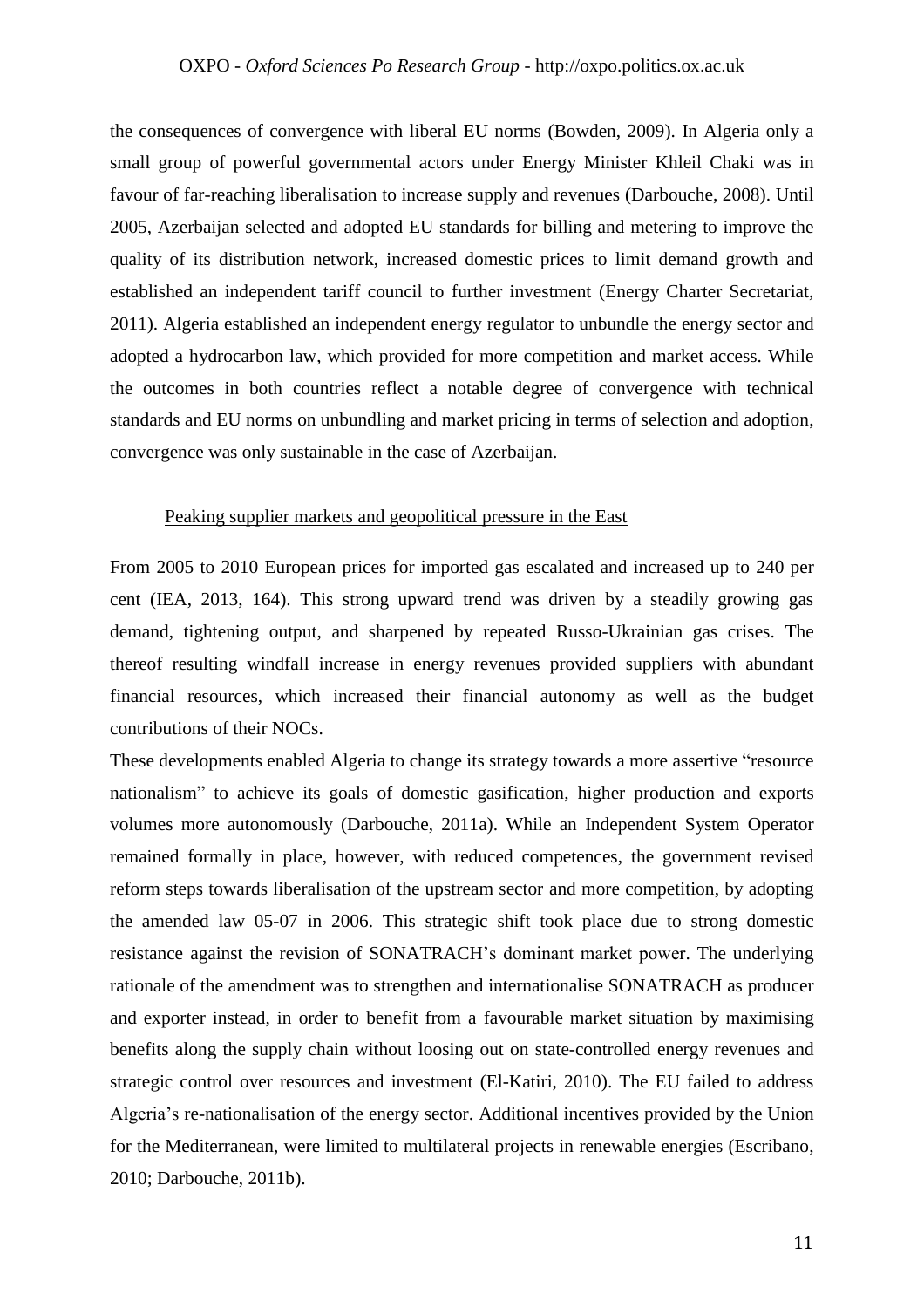Azerbaijan as a comparatively small energy supplier also benefited from increasing energy revenues, yet to a lesser extent. More importantly, the country was exposed to increasing geopolitical pressure from its biggest neighbour. Russia opposed Azerbaijan's role as significant energy exporter vehemently and engaged on different levels to prevent Caspian gas from reaching its markets in Europe. Moscow used its political and military support for the Armenian side in the Nagorno-Karabakh conflict as leverage, sought to purchase large volumes from the Azeri Shah Deniz gas field (SD-II) and increased gas prices for its own exports to Azerbaijan. Furthermore, it signed memoranda with member states and European Energy companies to facilitate the South Stream project, which aimed at making a pipeline project from Azerbaijan to Europe unnecessary (Sartori, 2012; Bowden, 2009). In 2008, the Russian-Georgian War caused further worries about Moscow's willingness to use military means in the region. Confronted with the need to counterbalance Russia's *realpolitik*, Azerbaijani political leaders pursued the strategy to increase energy interdependence with the EU, in order to thereby engage the Union in the region and Azerbaijan's export endeavours. In this context, decision-makers strategically subscribed to specific regulatory EU provisions in the hope to reach a strategic partnership on the implementation of a westbound pipeline and supply security. In 2006, Baku and Brussels signed a memorandum, which stipulated that the neighbouring country would reform energy tariffs, as well as establish an independent energy regulation authority (ISO) and Transmission System Operator (TSO). As the document clearly refers to the adoption of Directive 2003/55/EC and Regulation 1775/2005, it displays a high degree of convergence in terms of rule selection. The same is true for the Intergovernmental Agreement (IGA) on the Nabucco pipeline. The Commission-drafted IGA, provided for TPA concerning 50% of the supply volumes, investment protection and market tariff pricing. It was actively supported by Azerbaijan, although provisions reduced the influence of supplier countries and upstream companies, including SOCAR, along the whole route.

However, convergence failed to translate into adoption. As to the IGA, this was related to setbacks with regard to sourcing, routing and lacking private financing for the EU preferred Nabucco project, while other pipeline projects promoted by major European energy companies seemed economically more feasible without imposing regulatory constraints (Sartori, 2012). Secondly, boosted by accumulated, abundant financial resources, SOCAR's strategic and economic ambitions went beyond its initial role as mere crude exporter by the early 2010s. It became clear, that particularly the far-reaching directive on unbundling would have imposed serious constraints on these ambitions. Additionally, Azerbaijan engaged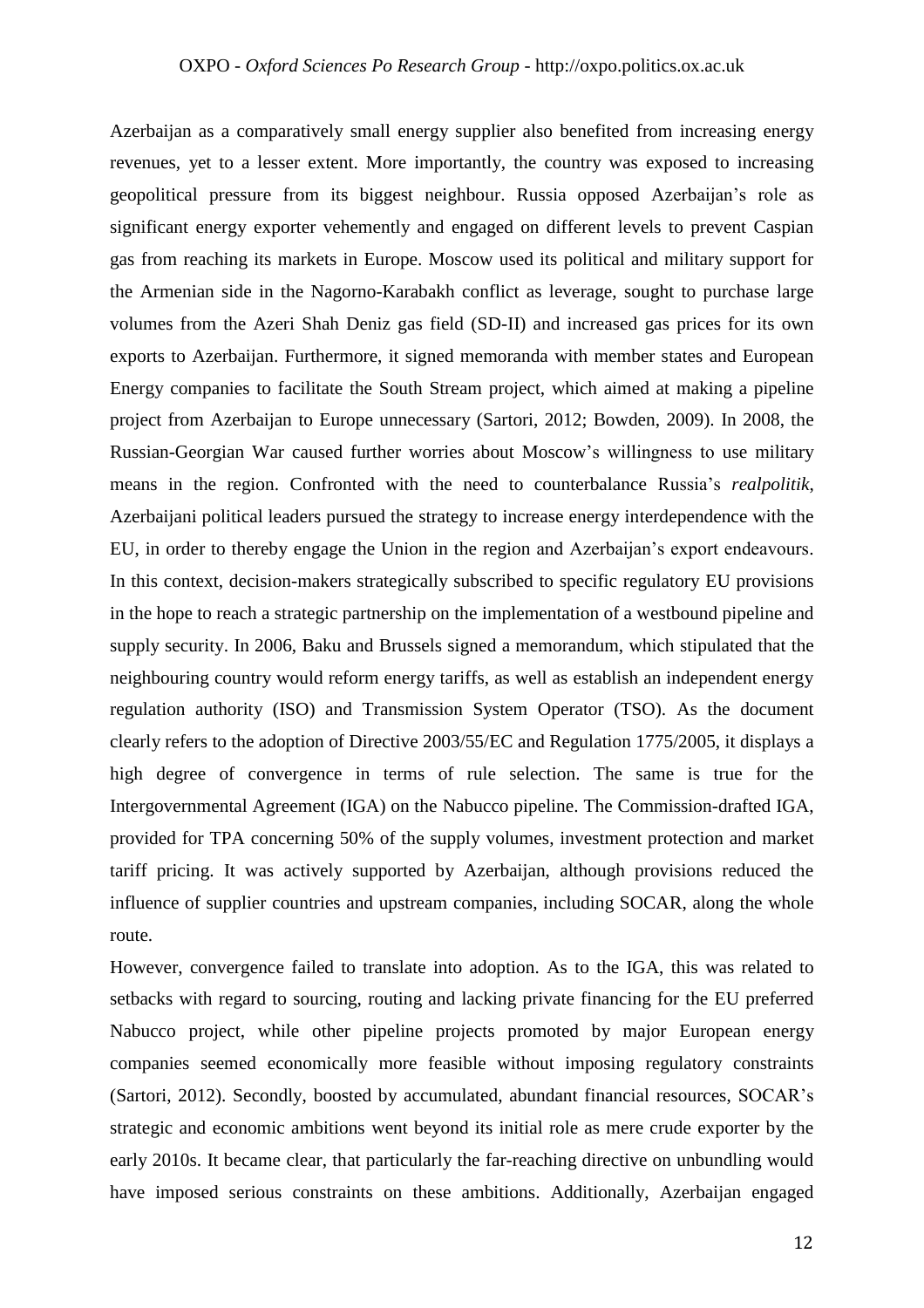Turkey and its state company BOTAS in a geoeconomic energy partnership on common infrastructure and further gas deliveries. This provided the Caucasian producer with alternative, economically booming and normatively undemanding energy partners to facilitate and secure westbound gas exports (Kardas, 2011).

#### Developing consumer markets and geopolitical pressure in the South

In the early 2010s, regional gas markets changed in favour of consumers and led to a decrease in energy prices. The major reasons for this shift were the availability of cheap LNG supplies from remote gas producers, favoured by the "shale gas boom" in North America and a decreasing European demand due to economic recession. In this context, energy revenues of suppliers decreased, while infrastructure projects faced economic uncertainty.

In order to overcome the "Nabucco deadlock" caused by supply and financing shortcomings and to pre-empt potential LNG imports from substituting scheduled gas deliveries to Europe, Azerbaijan agreed with Turkey on the Trans Anatolian Pipeline (TANAP), in which the Azerbaijani state company SOCAR took a majority stake. This *fait accompli* made the Eastern part of Nabucco obsolete, put the non-European section of the Southern Gas Corridor under Azerbaijan's control and left only the final decision on the routing on European territory open. Deprived of attractive incentives to offer, the Commission reacted by dropping its clear preference for Nabucco and its IGA, as neither SOCAR, BOTAS, nor European energy companies involved in the upstream in Azerbaijan, were ready to subscribe to the EU's restricting TPA provisions along the reconfigured pipeline (Rzayeva, 2013). However, and quite surprisingly so, the TANAP IGA is clearly inspired by the Nabucco IGA. While it does not provide for TPA, provisions reflect EU norms on tariff pricing and investment protection.

It was not before prices slumped and the Arab Spring destabilised the Southern neighbourhood geopolitically that Algeria opened up to energy cooperation with the EU again. In the context of the Arab Spring, public spending increased by 50% (Masetti *et al.*, 2013). Confronted with decreasing production and a booming domestic gas demand, the country needed FDI to untap further, less accessible resources and guarantee sufficient energy revenues. In 2013, the EU and Algeria signed a memorandum (2013) after five years of negotiations. However, not much is left from the initial text, proposed by the Commission, as references to EU norms have vanished and the EU was unable to offer tangible incentives to prevent the document's erosion in this regard. Yet, some articles on potential liberalisation of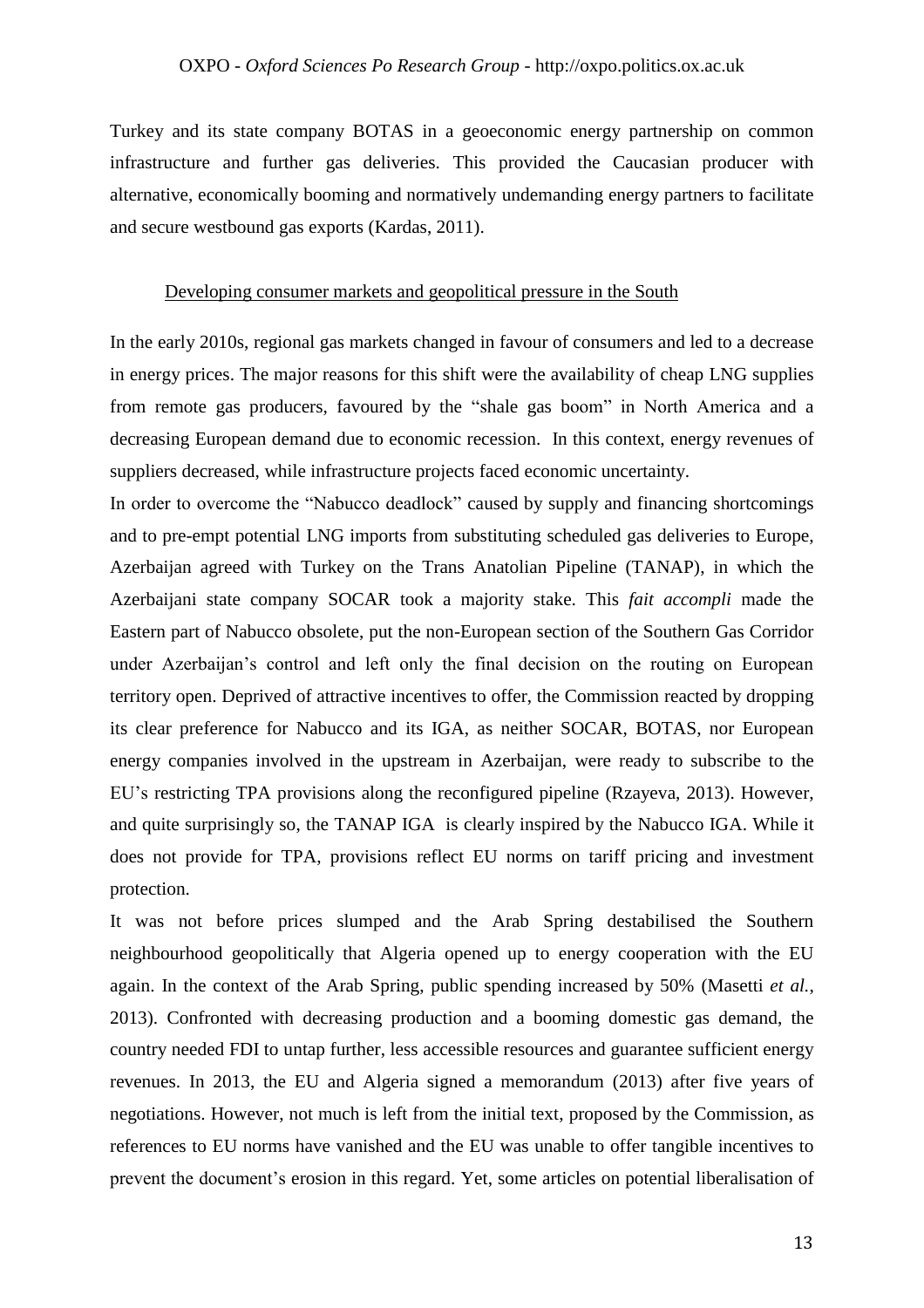the upstream sector and investment protection hint to possible venues for some convergence with EU norms in support of better access and business conditions for private energy companies.

## **III More sustainability through legitimacy: The decentring of EU external energy governance**

While factoring in geopolitical and market-related influences helps to account for the degree of convergence with EU norms at the stage of selection, it is less convincing in accounting for sustainability or unsustainability of convergence. The highest degree of convergence in terms of selection was achieved in Azerbaijan under high geopolitical pressure, but did not translate into any notable norm adoption and vanished completely from the agenda in the early 2010s, as far as the domestic energy sector is concerned. On the other side, a lower degree of convergence at the initial phase of supplier and consumer markets turned out to be sustainable in the case of Azerbaijan but not in that of Algeria. The explanatory shortcoming of the logic of consequences in this regard, raises the question, if more sociological and constructivist accounts can provide an added value.

#### *The limits of EU legitimacy and the decentring of external energy governance*

Based on the theoretical insight that EU norm export is not only about bargaining, the literature on Europeanisation and External Governance draws on alternative explanations, which focus more on legitimacy. Grounded in sociological institutionalism and derived from the underlying "logic of appropriateness" (March and Olsen, 1989), they assume that actors' interests are not exogenously given, but vary according to their perceptions of what is appropriate behaviour in specific situations. From this perspective, decision-making deliberations of actors on whether to converge with norms or not depend on the appropriateness they attach to these norms, which is influenced by underlying ideas, identities, and role perceptions.

The EU can influence the decision-making deliberations of neighbouring actors either by socialising them based on continuous interaction and normative suasion (Checkel, 2005), or more indirectly, by serving as model for imitation to address shortcomings of the domestic states quo (Schimmelfennig, 2012; Dolowitz and March, 1996).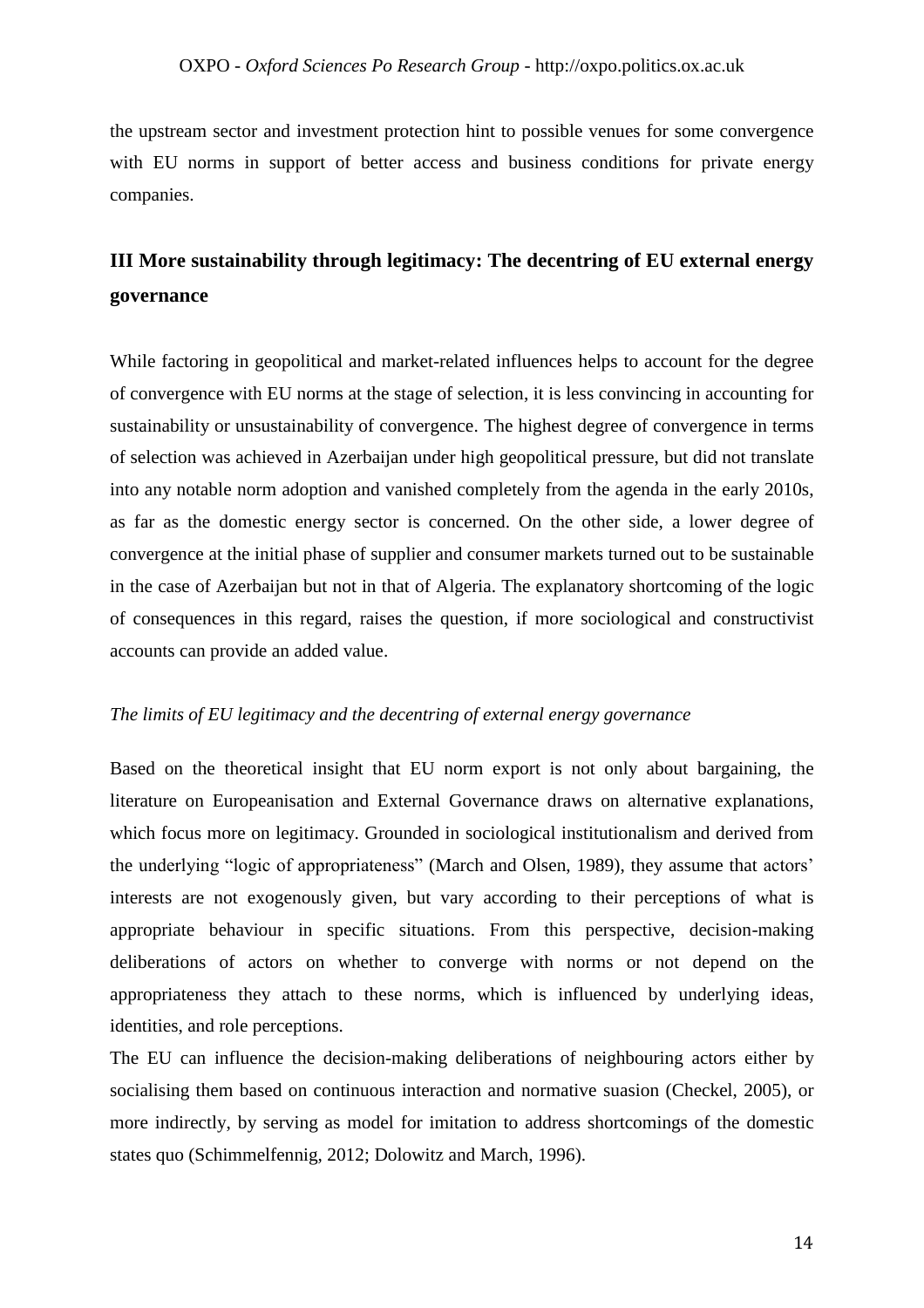Drawing upon this, explanations stipulate that the normative resonance of alternative norms is an important aspect in decision-making deliberations and raise the question whether EU norms, ideas and concepts behind them resonate with those of relevant domestic actors. Furthermore, accounts are concerned with the question of in how far neighbouring actors identify with the EU or alternative norm promoters (Barbé *et al*, 2009; Lavenex and Schimmelfennig, 2009; Finnemore and Sikkink, 1998). Both aspects of legitimacy are arguably not given with regard to both countries. Contrary to neighbours such as Moldova or Georgia, Azerbaijan and Algeria are authoritarian states, where public actors neither subscribe to the constitutive values of the EU, nor strive for EU membership. What is more, EU energy norms, which built upon principles of economic liberalism, cannot be expected to encounter a high degree of domestic resonance in countries, where a comprehensive state involvement in energy affairs is considered to be preferable and foreign energy companies are negatively associated with a colonial legacy, as in the case of Algeria.

A fruitful analytical framework to shed light on other possible aspects of legitimacy is "decentring" (Bechev and Nicolaidis, 2010). Departing from the insight that the underlying "access-convergence logic", i.e. the bargain of access to the EU's market and institutions in return for adoption of EU norms is not very conducive in the neighbourhood, it explores ways to delink both. While decentring can mean many things, I focus on three points, which relate to the legitimacy of the process of setting and diffusing norms and the status of neighbouring countries in the institutions of energy cooperation. The underlying assumption is twofold: Firstly, socialisation can lead to outcomes, which reflect a certain degree of convergence with EU energy norms, if the EU allows for more "co-development", "ownership" and "status" in its external energy governance. Secondly, since neighbouring actors consider a more decentred external energy governance to be more legitimate than the prescriptions of EU hard norms based on an "access-convergence bargain", convergence is more likely to be sustainable.

The first aspect of decentring can be subsumed under the notion "co-development". It focuses on the question, in how far energy cooperation draws on shared policy goals and broader contents such as establishing a strategic gas corridor and modernising parts of the supply chain. Hence, it relates to the broader objectives and statements of intension, which denote the direction, which decision-makers wish to take (Dolowitz and March, 2000, 12). "Coownership" raises a second aspect of decentring. It is concerned with the degree to which local actors co-own the processes of shaping specific norms and policies as well as the instruments and programmes, by which they are promoted. Instruments like twinnings and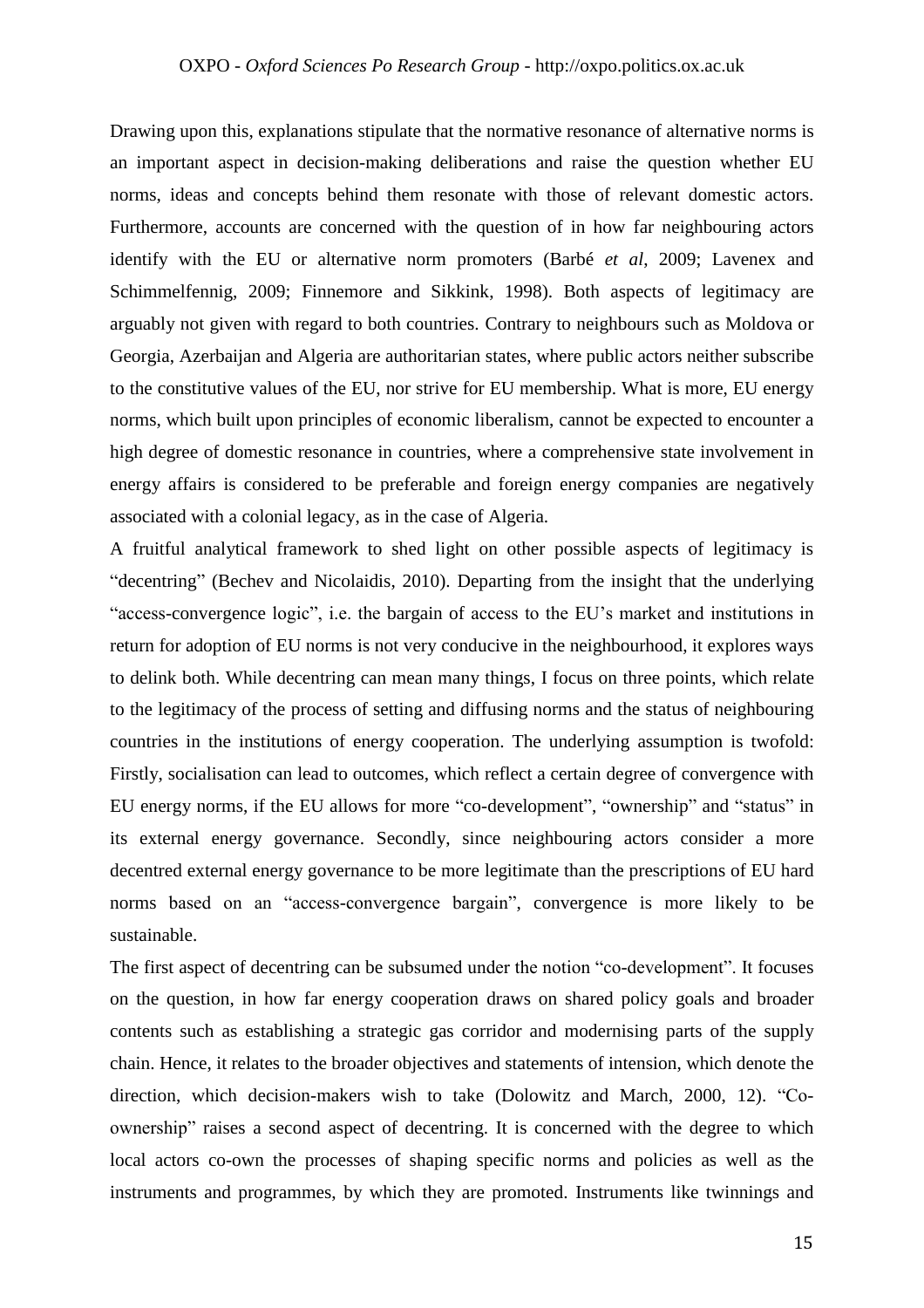networks feature the advantage that they can engage relevant public and private actors to develop and promote shared diagnostics and solutions rather than relying on prescribed EU frames for the transfer of hard norms. While co-development typically involves actors on the decision-making level, co-ownership focuses on experts and bureaucrats on the less politicised, operational level. Furthermore, co-development and co-ownership consider the engagement of relevant private actors in the field of energy. Powerful energy companies have an important say in energy sectors, transnational infrastructure, and their regulation (Orttung *et al.*, 2009). Thirdly, decentring raises the question of the "status" of neighbouring countries in the institutions of energy cooperation. Both suppliers repeatedly claimed a special strategic relationship with the EU for themselves, rather than being just a subsidiary neighbouring country (Darbouche, 2008; Nuriyev, 2008). This points to the fact that status in their relations with the EU matters to neighbouring actors. Strategic partnerships upgrade the status of partner countries and reflect better the underlying interdependence between the Union and its suppliers.

Conceptually, socialisation based on decentring can be integrated in the array of constructivist explanations, which might underlie norm diffusion processes. Contrary to norm transfer, the concept of diffusion neither gives rationalist accounts a pre-dominant role (Börzel and Risse, 2012), nor conceives neighbouring actors as mere objects subjected to EU prescription of predefined hard norms (Barbé *et al.,* 2009). Hence, it seems to be better suited to grasp sustainable convergence, in terms of shared and "softer" outcomes, as the result of more horizontal interaction between the EU, neighbouring and relevant economic actors.

#### *Accounting for convergence by analysing the decentring of EU External Energy Governance*

#### Initial decentring towards Azerbaijan and indirect influence on Algeria

The major instrument of EU external energy governance towards Eastern neighbours in the early 2000s was "Interstate Oil and Gas Transportation to Europe" (INOGATE). The EUfunded regional network aimed to initiate functional bi-lateral and regional energy cooperation in order to facilitate and secure gas transport to Europe as well as further convergence of energy markets with EU norms (Energy Charter Secretariat, 2011). Cooperation within the network allowed for co-development, as the ministries of neighbouring countries were able to set priorities together with the EU. In the case of Azerbaijan, cooperation was mainly bilateral and focussed on Azerbaijan's objective to "gasifiy" the internal market and improve distribution networks. On the request of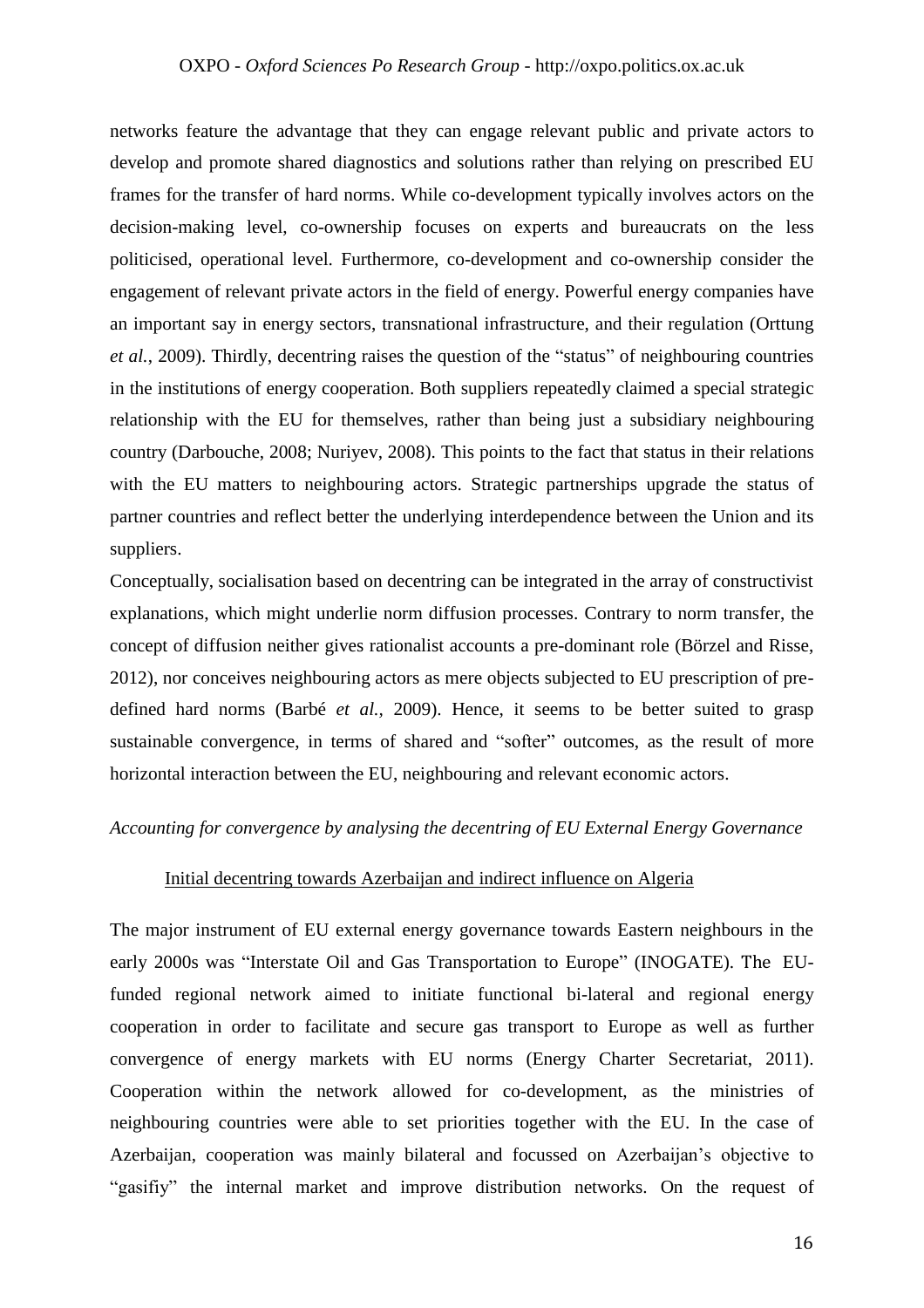Azerbaijan's Ministry of Industry and Energy, EU experts provided administrative and technical assistance to their counterparts on the operational level. EU standards, norms, and principles of unbundling and market pricing were introduced and discussed during workshops, trainings and projects with regard to their capacity to overcome the structural problems of Azerbaijan's distribution network and a lack of investment. This co-owned process provided EU experts with a continuous opportunity for normative suasion of Azerbaijani public actors. Since the latter lacked experience with regard to gas regulations, EU actors were able to shape the framing of identified problems and the envisioned solutions, based on their advanced knowledge and regulatory expertise. Hence, the achieved, notable degree of convergence in terms of rules selection was based on socialisation on the operational level and supported on the political level. As Azerbaijani public actors considered some degree of unbundling and market pricing as well as more technical EU standards to be appropriate, convergence proofed to be sustainable.

EU external energy governance towards Algeria was embedded in the overarching Euro-Mediterranean Partnership (EMP). Functional, project-oriented instruments such, as the multilateral Euro-Mediterranean Energy Forum provided for co-development, yet political rivalries between Southern neighbours prevented Algerian actors from engaging (e.g. Darbouche, 2011b). However, selected and adopted norms regarding the establishment of an independent energy regulator and the liberalisation of the upstream sector, clearly reflected EU norms. These outcomes were not the result of socialisation favoured by co-development and co-ownership, but based on voluntary imitation of EU rules. Indeed, the Ministry of Energy under Khleil Chakib introduced a far-reaching liberalisation agenda independently from EU instruments, in order to increase production and improve distribution through FDI (Darbouche, 2011a). On the operational level, EU norms were evaluated by Algerian experts and served as established models for the modernisation of the Algerian energy sector. However, the adopted liberalisation norms were fiercely contested by a number of national actors and SONATRACH in particular. The debate focussed on the NOC as symbol of Algeria's independence, whose dominant position along the supply chain was not to be jeopardised in favour of foreign companies (Darbouche, 2008). Eventually, liberalisation was revised as resistance grew and Chakib had to resign. As the EU failed to engage local actors on the operational and political level, it was more of a spectator than actor in this process.

#### Counterproductive EU-centred prescriptions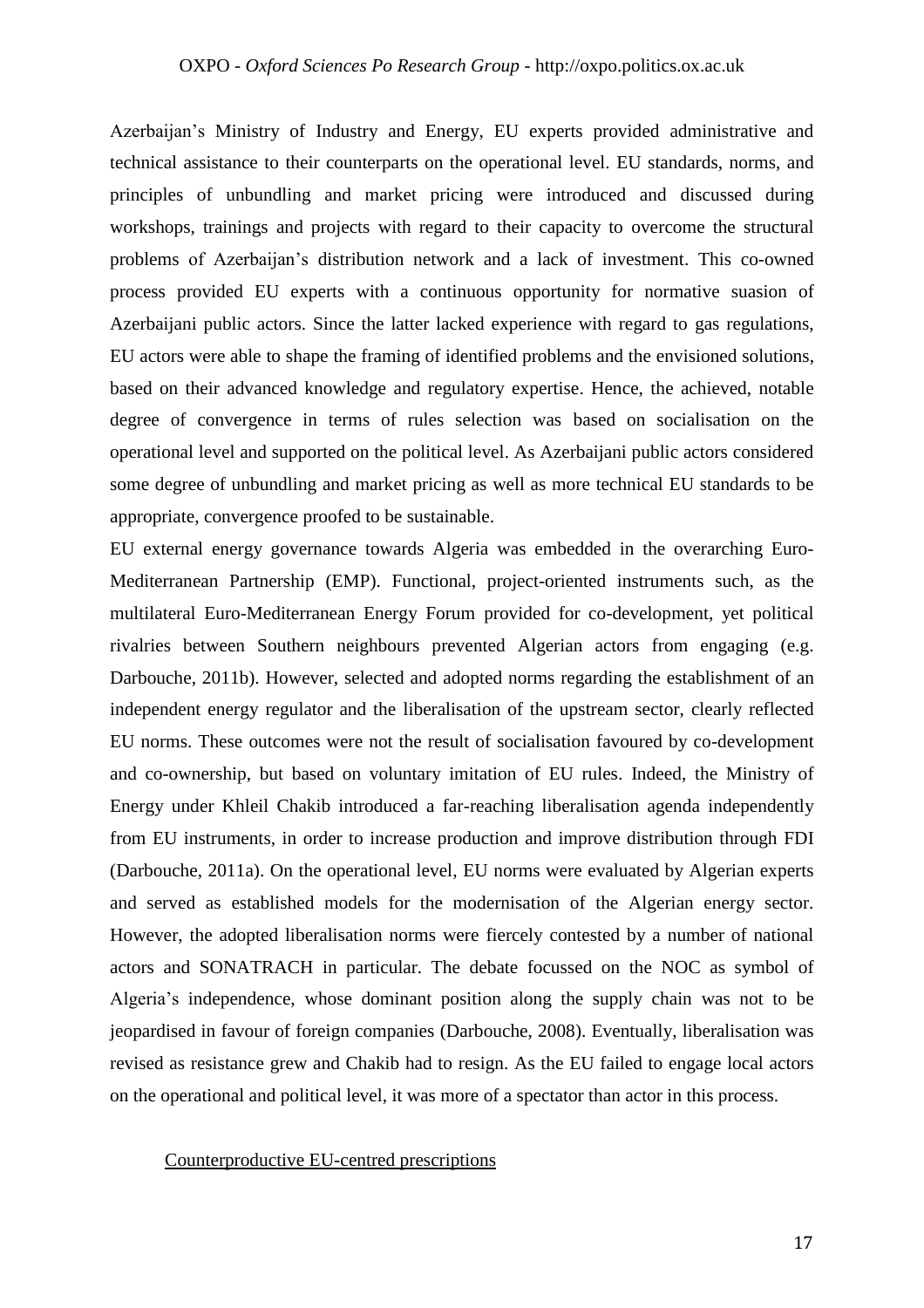In the light of high geopolitical pressure in the late 2000s, the EU managed to include precise EU provisions on unbundling, market pricing and TPA in the bilateral memorandum with Azerbaijan and the IGA on Nabucco. However, Azerbaijani decision-makers were never convinced of the appropriateness of the pre-defined, unilaterally prescribed norms, which would have imposed high costs and a loss of control. As Azerbaijan managed to counterbalance Russia's geopolitical pressure through leaning more against Turkey and BOTAS, convergence with EU norms stalled. EU experts continued to cooperate with Azerbaijani experts on the operational level within a twinning project on legal approximation and structural reform of the energy sector (Sandtner, 2009). The co-owned cooperation therein, enabled EU experts to bring in their expertise and knowledge and to persuade Azerbaijani ministerial officials of the need for more market pricing and unbundling. Together, the experts jointly carved out draft laws reflecting EU norms in these points, but they hit political sands on the decision-making level, where priority was given to the implementation of the Southern Gas Corridor. However, the more it became clear in the late 2000s, that the EU and the Nabucco Consortium were not able to implement the frontrunner project, but continued nonetheless to give priority to the overambitious pipeline, while ignoring more feasible projects, the more convergence vanished from the Euro-Azerbaijani energy agenda.

With regard to Algeria, EU external energy governance faced a "deadlock". Algeria repeatedly rejected the whole edifice of EU energy norms and the "access-convergence logic" (Youngs, 2009, 9). In the light of the Russo-Ukrainian crisis in 2006, Algeria reached out to the EU in order to put energy cooperation on a new basis of a strategic partnership, focussing on more pragmatic, bilateral cooperation on infrastructure. However, the Commission's draft proposal for such a partnership did not deviate from its regulatory convergence approach, while in the eyes of Algerian actors, the unilaterally promoted EU hard norms had completely lost their legitimacy in the light of the failed liberalisation (Darbouche, 2008). Facilitated by increasing revenues, Algeria continued to pursue additional production and pipeline projects alone or in cooperation with European energy companies, which had no interest in including TPA provisions in bilateral IGAs.

### Recent decentring towards both strategic partners

As the Commission dropped its clear preference for the Nabucco pipeline in the early 2010s in the light of the resistance from Azerbaijan and European companies involved in the SD-2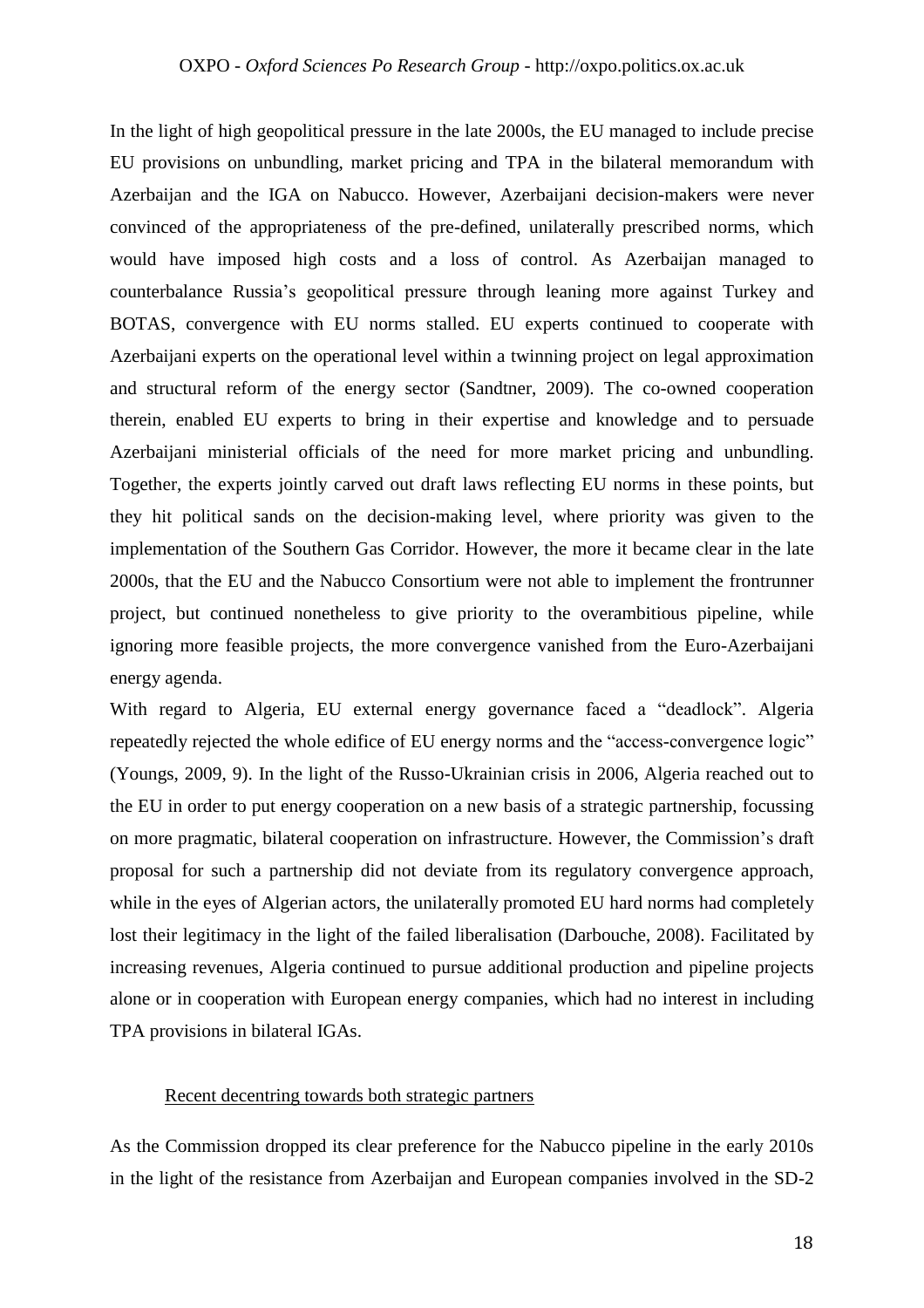gas production, external energy governance became more decentred in this point. President Barosso and Aliyev (2011) signed a new memorandum on a strategic energy partnership in 2011. It singled Azerbaijan out, as the strategic key partner in the Southern Corridor, delinked the cooperation on infrastructure from stalling convergence in the energy sector and provided for more co-development with Azerbaijani decision-makers and private European energy companies with regard to the final decisions on the routing, capacity, and specifications of the different parts of the corridor. In this context, the Commission ceded to insist on rigid TPA provisions of the obsolete Nabucco IGA, but started to openly discuss the regulation of TANAP and the European section with experts from all involved companies and Azerbaijan as major partner on the operational level. While, the final shape of the corridor clearly differs from the one initially foreseen by the Commission, its regulation still reflects some limited convergence with EU norms, despite the lack of TPA provisions. Indeed, the drafters of the Nabucco IGA managed to persuade public and private actors of the appropriateness of the EU's principle ideas on tariff pricing and investment protection, which were eventually integrated and adopted in the TANAP IGA (Weber, 2014b).

In 2013 the Commission also singled out Algeria as a strategic partner, by signing a memorandum on a strategic partnership. It prepares the ground for more co-development as it focuses on European investment in the upstream sector and the development of shale gas, but refrains from referencing repeatedly refused EU hard norms. The major issues of the agreement are key for Algeria in order to address its supply and production challenges ahead. Furthermore, the memorandum foresees the accession of the Algerian energy regulator to the Agency for the Cooperation of Energy Regulators (ACER), a EU financed expert network on the operational level. This could depoliticise energy cooperation and enable for more coownership, with regard to the regulation of upstream and transmission. Whether this move towards a more decentred EU external energy governance will lead to more and sustainable convergence in Algeria, remains to be seen.

#### **Conclusion**

The analysis of the borderline cases Azerbaijan and Algeria displays the limits of EU external energy governance to export EU energy norms to third countries in order to regulate their gas markets and shared transnational infrastructure. Furthermore, it points out the shortcomings of over-simplistic concepts to grasp convergence with EU energy norms as well as the limits of major explanations in literature to account for it. Taken together, three points can be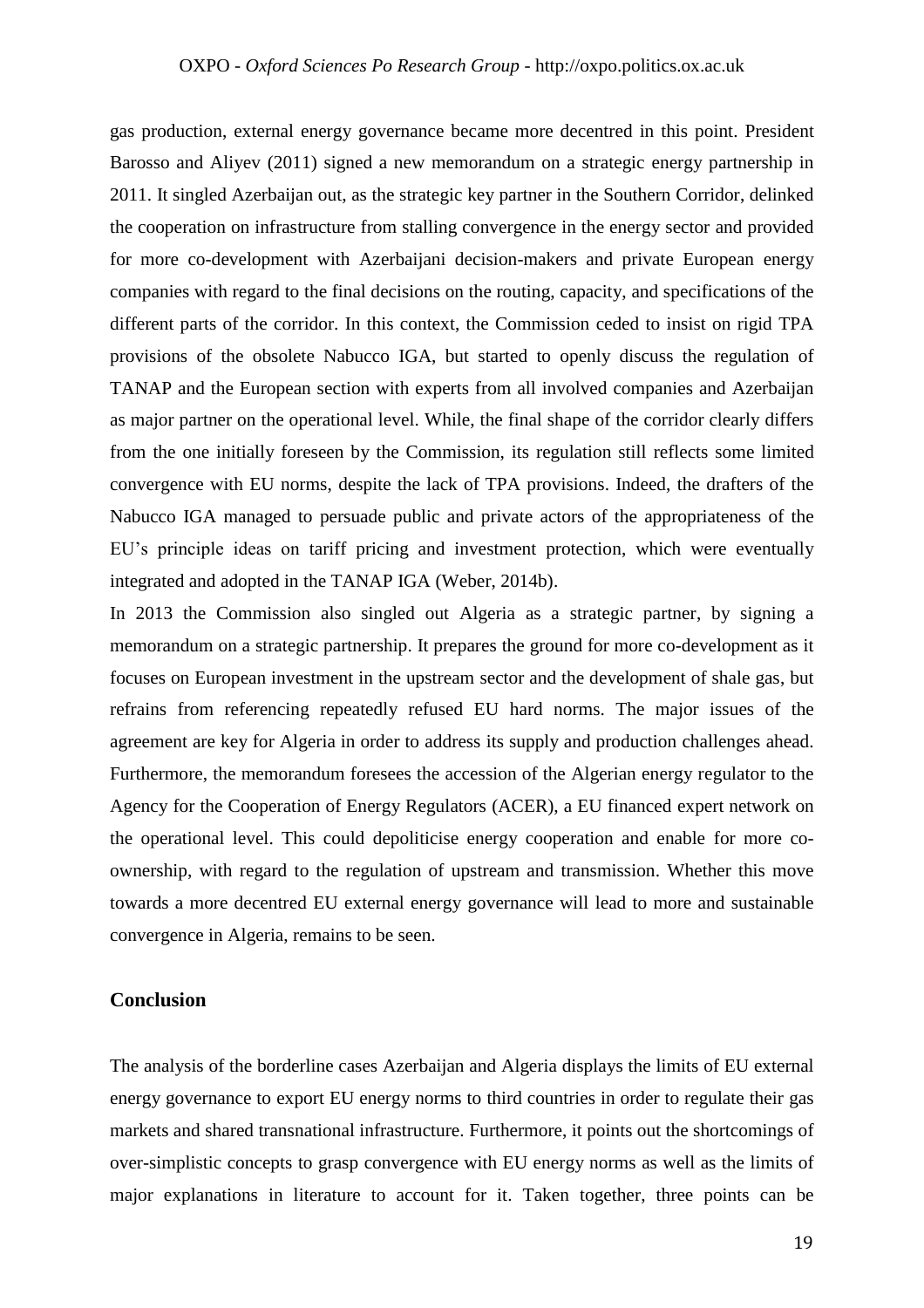emphasized.

Firstly, the EU's vision of extending the scope of the binding energy *acquis* to all neighbouring countries by fully integrating them in a EU-centred, pan-European energy market for gas is not a realistic one. While EU hard norms mismatch with supplier interests and do not encounter a favourable domestic resonance in both countries, the EU does not hold a superior bargaining power to coerce its energy-rich neighbours. Hence, an over-ambitious "1:1 transfer" of EU norms is misleading. Indeed, the empirical picture in the two supplier countries is more nuanced and discloses variance of convergence with EU energy norms in terms of both, the degree of convergence and its sustainability.

Secondly, explanations focussing on EU bargaining power are of limited help to account for convergence in the field of energy, as they highlight the role of EU coercion and tend to understate the relevance of other external influences for cost/benefit calculations of neighbouring actors; namely gas markets and geopolitics. The latter drive decision-making deliberations of neighbours with regard to EU energy norms more than EU incentives do. While factoring in markets and geopolitics helps to account for a high degree of convergence in Azerbaijan and rejection of EU norms in Algeria in the late 2000s as well as for a limited degree of convergence during periods of shifting markets in the early 2000s and 2010s, it cannot explain the sustainability of convergence.

Thirdly, despite volatile markets and geopolitics, EU external energy governance can achieve sustainable convergence, if it refrains from prescribing pre-defined EU hard norms and relying on the access-convergence logic, but allows for more decentring instead. Allowing for more co-development and co-ownership with neighbouring actors and rewarding them an upgraded partnership status can increase the otherwise limited legitimacy of the process of norm export. In order for EU external energy governance to be effective in ensuring sustainable convergence, public neighbouring actors on the decision-making and operational level need to be engaged, while the involvement of energy companies is further necessary with regard to the regulation of transnational infrastructure.

While the decentring of external energy governance seems to be the only way to ensure a certain degree of convergence with EU energy norms in Azerbaijan and Algeria, the persisting geopolitical and economic conflicts between Russia and Ukraine render it strategically indispensable to ensure EU gas supply security.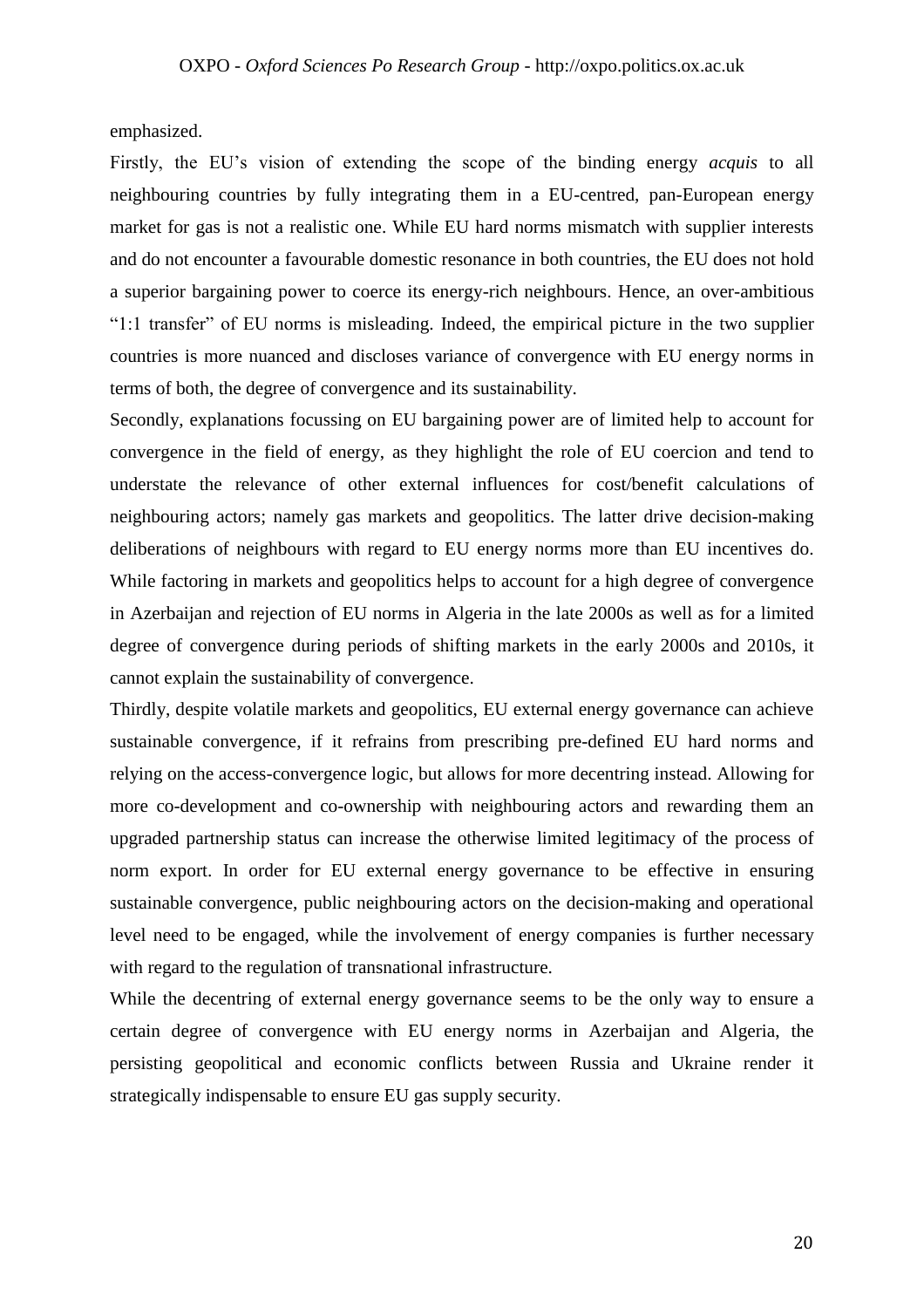Correspondence: Bernd Weber CERI-Sciences Po, 56, rue Jacob, 75006 Paris E-mail: bernd.weber@sciencespo.fr

#### **References**

- Abbott Kenneth, W., Keohane Robert.O., Moravcsik Andrew., Slaughter Anne-Marie and Snidal Duncan (2000), "*The concept of 'legalization'"*, International Organization 54 (3), p. 401-419.
- Aïssaoui Ali (2001), *Algeria: the political economy of oil and gas*, Oxford, Oxford University Press.
- Bafoil François and Weber Bernd (2014), *"Les temporalités de l'européanisation"*, Temporalités, 19 (2014), available online: http://temporalites.revues.org/2714 (accessed 20/7/2014).
- Barbé Esther, Costa Oriol, Herranz Anna, Johansson-Nogues Elisabeth, Natorski Michal and Sobiote Maria (2009), *"Drawing the Neighbours Closer ... to What?: Explaining Emerging Patterns of Policy Convergence between the EU and its Neighbours"*, Cooperation and Conflict*,* 44 (4), p. 378-399.
- *Barosso - Aliyev Joint Decleration on the Southern Gas Sector*, Baku, 13/1/2011.
- Bechev Dimitar and Nicolaidis Kalypso (2010), "*From Policy to Polity: Can the EU's Special Relations with its 'Neighbourhood' be Decentred?"*, JCMS: Journal of Common Market Studies, 48 (3), p. 475-500.
- Blum Sonja and Schubert Klaus (eds.) (2009), *Politikfeldanalyse,* Wiesbaden, Springer.
- Börzel Tanja and Risse Thomas (2012), *"From Europeanisation to Diffusion: Introduction"*, West European Politics, 35 (1), p. 1-19.
- Börzel Tanja and Risse Thomas (2009), *"The transformative power of Europe. The European Union and the Diffusion of Ideas"*, KFG Working Paper, 1 (2009).
- Bowden Julian (2009), "Azerbaijan: from gas importer to gas exporter", in: Pirani Simon (ed.), *Russian and CIS gas markets and their impact on Europe*, Oxford, Oxford University Press, p. 203-234.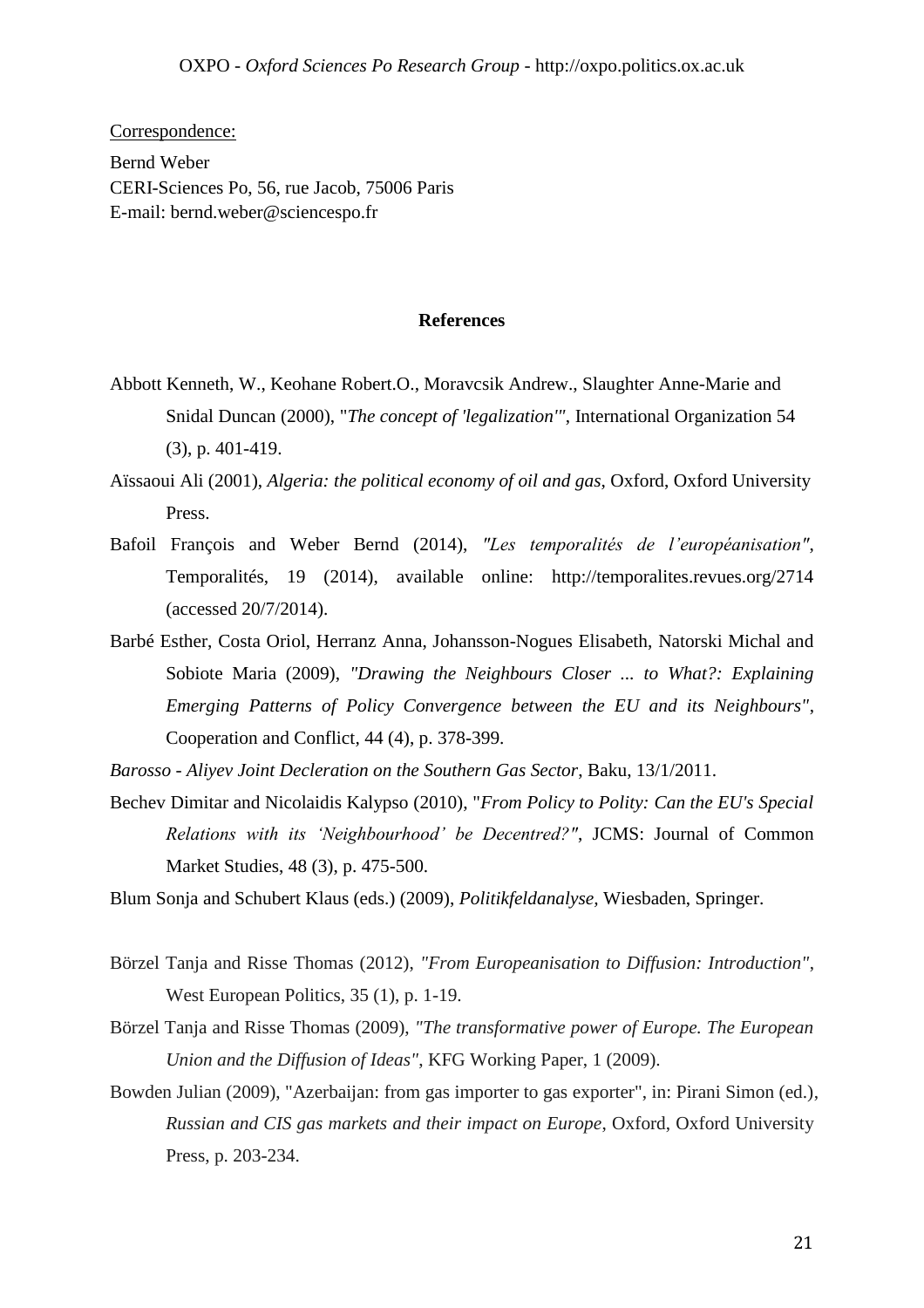- Checkel Jeffry (2005), *"International Institutions and Socialization in Europe: Introduction and Framework,* International Organization, 59 (4) p. 801-826.
- CIEP (2004), *Study on Energy Security and Geopolitics. Final Report,* The Hague, Reprovan de Kamp B.V.
- Darbouche Hakim (2011a), "Algeria's natural gas market: Origins and constraints of export strategy", in: Fattouh Bassam and Stern Jonathan (eds), *Natural Gas Markets in the Middle East and North Africa*, Oxford, Oxford University Press, 2011, p.12-47.
- Darbouche Hakim (2011b), *"Third Time Lucky? Euro-Mediterranean Energy Co-operation under the Union for the Mediterranean"*, Mediterranean Politics*,* 16 (1), p. 193-211.
- Darbouche Hakim (2008), *"Decoding Algeria's ENP Policy: Differentiation by Other Means?"*, Mediterranean Politics*,* 13 (3), p. 371-389.
- Dimitrova Antoaneta and Dragneva Rilka (2009), *"Constraining external governance: interdependence with Russia and the CIS as limits to the EU's rule transfer in the Ukraine",* Journal of European Public Policy, 16 (6), p. 853-872.
- Dolowitz David and Marsh David (2000), *"Learning from Abroad: The Role of Policy Transfer in Contemporary Policy-Making"*, Governance, 13 (1), p. 5-23.
- Dolowitz David and Marsh David (1996), "*Who Learns What from Whom: a Review of the Policy Transfer Literature"*, Political Studies, 44 (2), p. 343–357.
- EC (2011), *On Security of Energy Supply and International Cooperation – "The EU Energy Policy: Engaging with Partners beyond Our Borders"*, COM(2011), 539.
- EC (2008), *Second Strategic Energy Review - An EU Energy Secrurity and Solidarity Action Plan,* COM(2008) 781 final.
- EIA (2013a), *Azerbaijan Analysis Brief. Full Report,* available online:http://www.eia.gov/countries/analysisbriefs/Azerbaijan/azerbaijan.pdf (accessed 14/7/2014).
- EIA (2013b), *Algeria Analysis Brief. Full Report,* available online:http://www.eia.gov/countries/analysisbriefs/Algeria/algeria.pdf (accessed 14/7/2014).
- El-Katiri Mohammed (2011), *"Sonatrach: An International Giant in the Making",* Defence Academy of the United Kingdom Special Series, 10 (5).
- Energy Charter Secreteriat (2011), *Follow-UP In-Depth Review of the Investment Climate and Market Structure in the Energy Sector of Azerbaijan,* Energy Charter Secretariat, Brussles.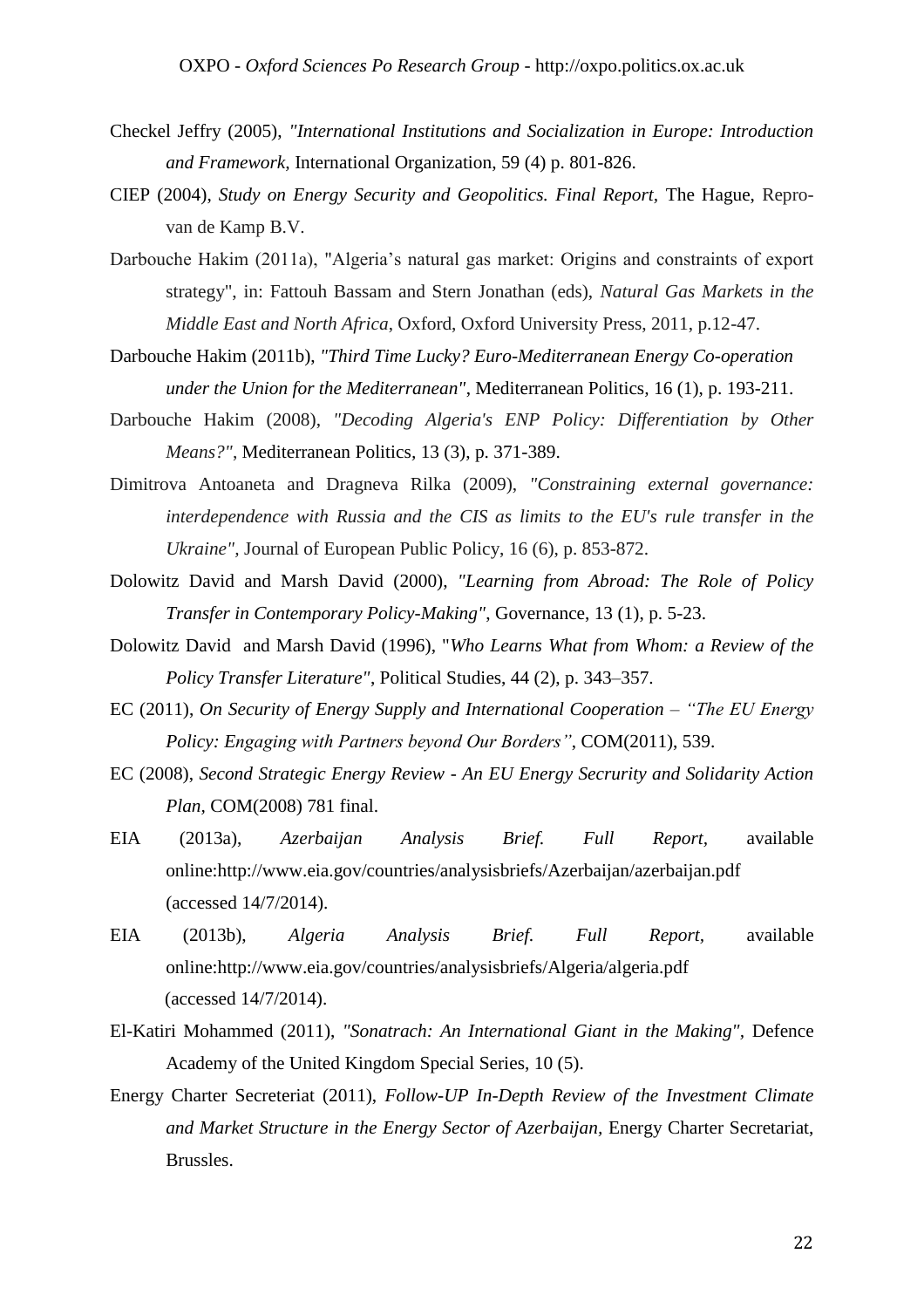- EP (2009), *An Assessment of the Gas and Oil Pipelines in Europe,* European Parliament, Brussels.
- Escribano Gonzalo (2010), *"Convergence towards Differentiation: The Case of Mediterranean Energy Corridors"*, Mediterranean Politics*,* 15 (2), p. 211-229.
- Finnemore Martha and Sikkink Kathryn (1998), *"International Norm Dynamics and Political Change"*, International Organization, 52 (4), p. 887–917.
- Fisher Onar Nora and Nicolaidis Kalypso (2013), *"The Decentring Agenda: Europe as a postcolonial power",* Cooperation and Conflict, 48 (2), p.283-303.
- Franke Anja, Garwich Andrea, Melnykovska Inna and Schweickert Rainer (2010) *"The European Union's Relations with Ukraine and Azerbaijan"*, Post-Soviet Affairs, 26 (2), p. 149-183.
- Heinze Torben (2011), *"Mechanism-based Thinking of Policy Diffusion. A Review of Current Approaches in Political Science"*, KFG Workingpaper, 34 (2011).
- IEA (2013), *Medium-Term Gas Market Report 2013*. Paris, OECD/IEA.
- *Intergovernmental Agreement among the Republic of Austria, the Republic of Bulgaria, the Republic of Hungary, Romania, the Republic of Turkey regarding the Nabucco project,* Ankara, 13/7/2009.
- *Intergovernmental Agreement between the Government of the Republic of Turkey and the Government of the Republic of Azerbaijan concerning the Trans Anatolian Natural Gas Pipeline System,* Istanbul, 26/6/201*2.*
- Kardas Saban (2011), *"Turkish–Azerbaijani Energy Cooperation and Nabucco: Testing the Limits of the New Turkish Foreign Policy Rhetoric"*, Turkish Studies, 12 (1), p. 55-77.
- Knill Christoph (2005), "*Introduction: Cross-national policy convergence: concepts, approaches and explanatory factors"*, Journal of European Public Policy*,* (12) 5, p. 764-774.
- Kratochvil Peter and Lippert Barbara (2008), "*Improving the Cost/Benefit Balance of the ENP for EU's Eastern Partners"*, IEP Policy Brief*,* 2008 (3).
- Langbein Julia and Wolczuk Kataryna (2011), *"Convergence without membership? The impact of the European Union in the neighbourhood: evidence from Ukraine",* Journal of European Public Policy*,* 19 (6), p. 863-881.
- Lavenex Sandra (2011), *"Concentric circles of flexible 'EUropean' integration: A typology of EU external governance relations"*, Comparative European Politics*,* 9 (4-5), p. 372- 393.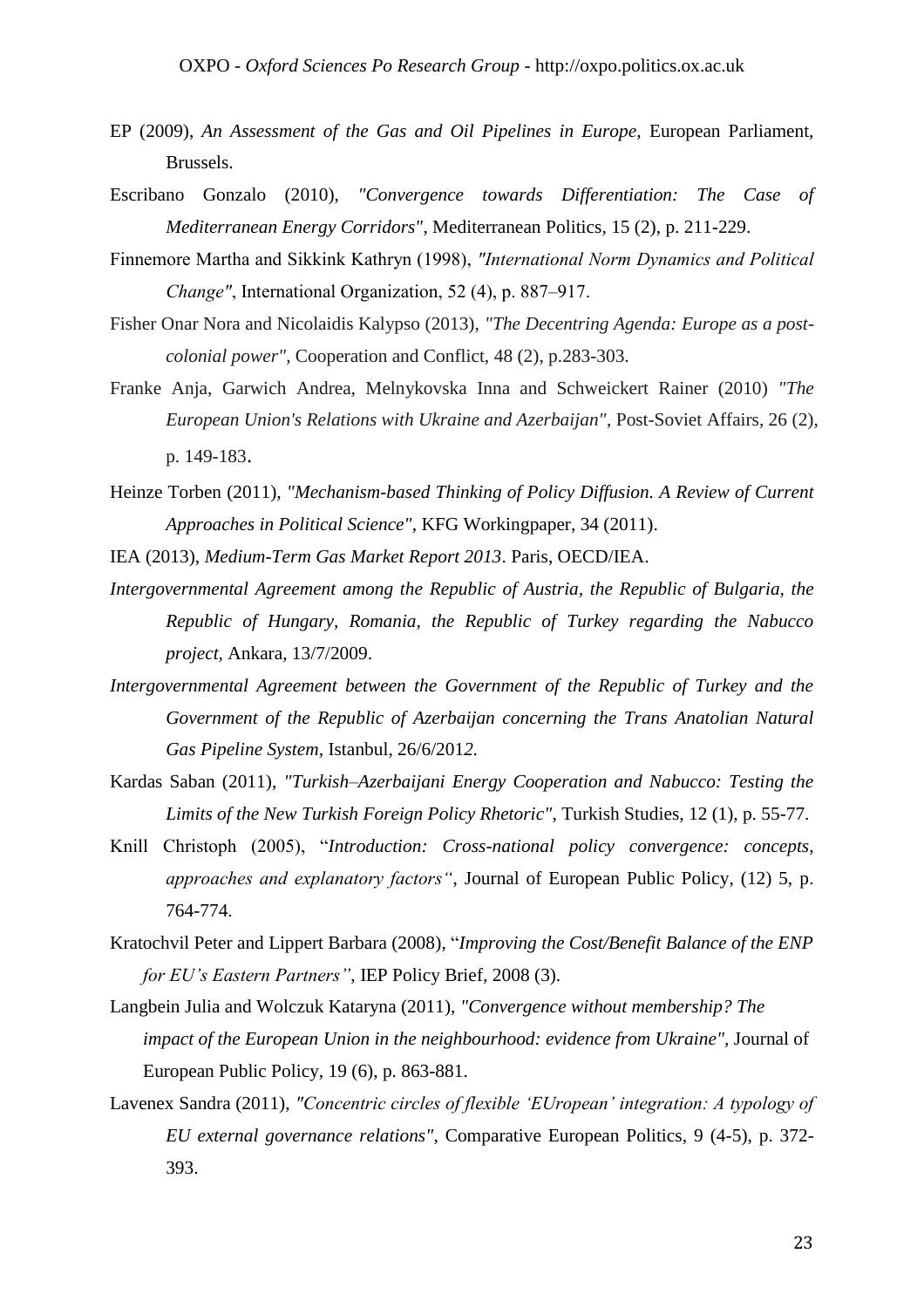- Lavenex Sandra and Schimmelfennig Frank (2009), *"EU rules beyond EU borders: theorizing external governance in European politics"*, Journal of European Public Policy*,* 16 (6), p. 791-812.
- Mahncke Dietrich and Gstöhl Sieglinde (eds.) (2008), *Europe's Near Abroad. Promises and Prospects of the EU's Neighbourhood Policy.* Brussels, Peter Lang.
- Masetti Oliver, Körner Kevin and Forster Magdalena (2013), *"Two Years of Arab Spring. Where are we now? What's next?"*, Deutsche Bank Research, Current Issues Emerging Markets, 25/1/2013.
- March James and Olsen Johan (1989), *Rediscovering Institutions: The Organizational Basis of Politics*, The New Press, New York.
- *Mémorandum d'entente sur l'établissement d'un Partenariat Stratégique entre l'Algérie et l'Union européenne dans le domaine d'énergie,* Draft version*,* 1/2/2013.
- *Memorandum of Understanding on a Strategic Partnership between the European Union and the Republic of Azerbaijan in the field of Energy*, Brussels, 7/11/2006.
- *Müller-Kraenner Sascha (2008) Energy Security: Re-measuring the World, Earthscan, London.*
- *Nuriyev Elkhan (2008), "Azerbaijan and the European Union: new landmarks of strategic partnership in the South Caucasus–Caspian basin", Southeast European and Black Sea Studies, 8 (2), p. 155–168.*
- Overland Indra, Kjærnet Heidi and Kendall-Taylor Andrea (eds.) (2010), *Caspian Energy Politics: Azerbaijan, Kazakhstan and Turkmenistan*, Abingdon, New York, Routledge.
- Orttung Robert, Perović Jeronim and Wenger Andreas (2009), "The Changing International Energy System and its Implications for Cooperation in International Politics", in: Wenger Andreas, Orttung Robert and Perović Jeronim (eds.), *Energy and the transformation of international relations : toward a new producer-consumer framework*. Oxford, Oxford University Press, p. 3-25.
- Padgett Stephen (2012). *"Multilateral institutions, accession conditionality and rule transfer in the European Union: the Energy Community in South East Europe"*, Journal of Public Policy, 32 (3), p 261-282.
- Padgett Stephen (2011), *"Energy Co‐operation in the Wider Europe: Institutionalizing Interdependence"*, JCMS: Journal of Common Market Studies*,* 49 (5), p. 1065-1087.
- Perović Jeronim (2009), "Changing Markets, Politics and Perceptions: Dealing with Energy (Inter-) Dependence", in: Wenger Andreas, Orttung Robert and Perović Jeronim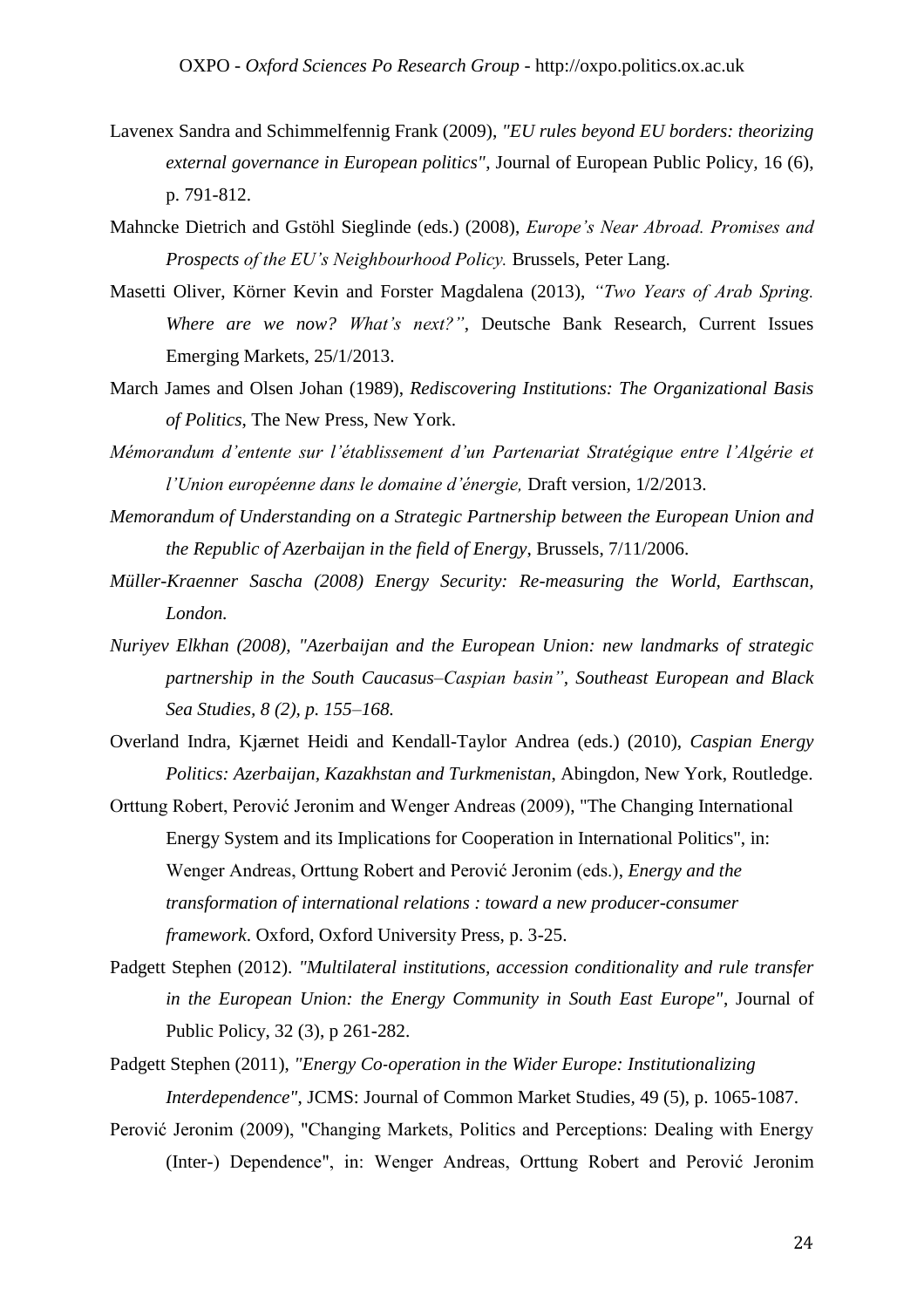(eds.), *Energy and the transformation of international relations : toward a new producer-consumer framework*, Oxford, Oxford University Press, p. 26-58.

- Ratner Michael, Belkin Paul, Nichol Jim and Woehrel Steven (2013), *Europe's Energy Security: Options and Challenges to Natural Gas Supply Diversification*, Washington D.C, Congressional Research Service Report.
- Rzayeva Gulmira (2013), *"Azerbaijan and Energy Security of Europe: Balancing National Priorities and International Commitments*", [HASEN](https://independent.academia.edu/HazarStratejiEnstit%C3%BCs%C3%BCCaspianStrategyInstitute) Caspian Report 2013*,* p. 105- 118.
- Renner Stephan (2009), *"The Energy Community of Southeast Europe: A neo-functionalist project of regional integration",*European Integration Online Papers, 13 (1).
- Sandtner Walter (2009), *Twinning Project: Legal Approximation and Structural Reform in the Energy Sector of Azerbaijan*, Ministry of Industry and Energy, Baku.
- Sartori Nicolo (2012), *"The European Commission's Policy Towards the Southern Gas Corridor: Between National Interests and Economic Fundamentals",* IAI Working Papers, 7 (1).
- Sasse Gwendolyn (2008), *"The European Neighbourhood Policy: Conditionality Revisited for the EU's Eastern Neighbours"*, Euro-Asia Studies, 60 (2), p. 295-316.
- Sasse Gwendolyn (2005),"'Conditionality-lite: The European Neighbourhood Policy and the EU's Eastern Neighbours", in: Musu Costanza and Casarini Nicole (eds.), *The Road to Convergence: European Foreign Policy in an Evolving International System*, Basingstoke, Palgrave, p. 163-180.
- Schimmelfennig Frank (2012), *"Europeanization beyond Europe",* Living Reviews in European Governance, 7 (1), p. 1-31.
- Schimmelfennig Frank and Scholtz Hanno (2008), "*EU Democracy Promotion in the European Neighbourhood: Political Conditionality, Economic Development and Transnational Exchange"*, European Union Politics*,* 187 (9), p. 187-215.
- Schimmelfennig Frank and Sedelmeier Ulrich (2005), *The Europeanization of Central and Eastern Europe*, Ithaca, Cornell University Press.
- Schimmelfennig Frank, Engert Stefan, Knobel Heiko (eds.) (2006), *International Socialization in Europe. European Organizations, Political Conditionality and Democratic Change*, Houndsmill et al., Palgrave.
- Scott James (2005), *"The EU and 'wider europe': toward an alternative geopolitics of regional cooperation?*", Geopolitics 10 (3), p. 429-454.